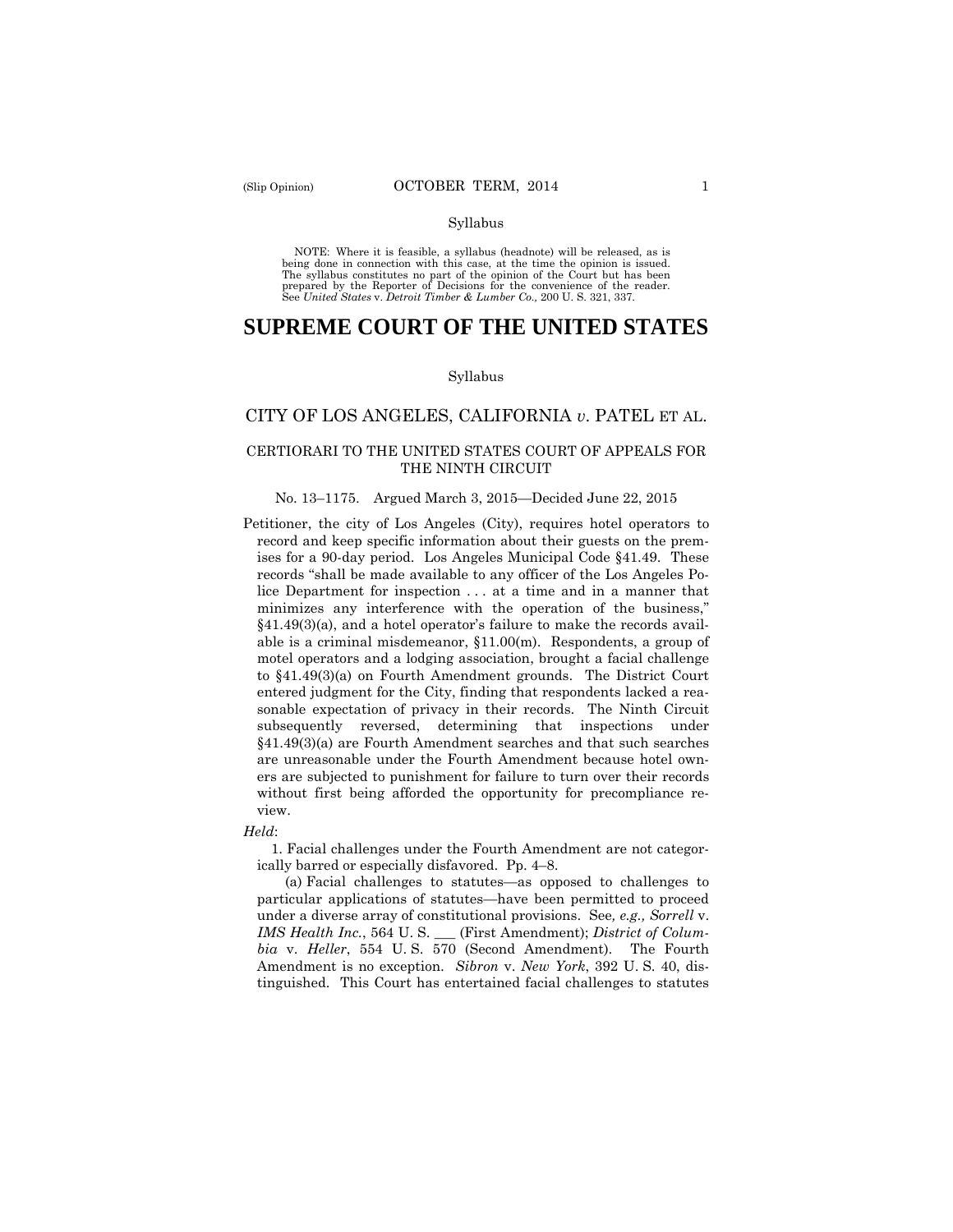#### Syllabus

authorizing warrantless searches, declaring them, on several occasions, facially invalid, see, *e.g., Chandler* v. *Miller*, 520 U. S. 305, 308–309. Pp. 4–7.

(b) Petitioner contends that facial challenges to statutes authorizing warrantless searches must fail because they will never be unconstitutional in all applications, but this Court's precedents demonstrate that such challenges can be brought, and can succeed. Under the proper facial-challenge analysis, only applications of a statute in which the statute actually authorizes or prohibits conduct are considered. See, *e.g., Planned Parenthood of Southeastern Pa.* v. *Casey*, 505 U. S. 833. When addressing a facial challenge to a statute authorizing warrantless searches, the proper focus is on searches that the law actually authorizes and not those that could proceed irrespective of whether they are authorized by the statute, *e.g.,* where exigent circumstances, a warrant, or consent to search exists. Pp. 7–8.

2. Section 41.49(3)(a) is facially unconstitutional because it fails to provide hotel operators with an opportunity for precompliance review. Pp. 9–17.

(a) " '[S]earches conducted outside the judicial process . . . are *per se* unreasonable under the Fourth Amendment—subject only to a few . . . exceptions.' " *Arizona* v. *Gant*, 556 U. S. 332, 338. One exception is for administrative searches. See *Camara* v. *Municipal Court of City and County of San Francisco*, 387 U. S. 523, 534. To be constitutional, the subject of an administrative search must, among other things, be afforded an opportunity to obtain precompliance review before a neutral decisionmaker. See *See* v. *Seattle*, 387 U. S. 541, 545. Assuming the administrative search exception otherwise applies here, §41.49 is facially invalid because it fails to afford hotel operators any opportunity for precompliance review. To be clear, a hotel owner must only be afforded an opportunity for precompliance review; actual review need occur only when a hotel operator objects to turning over the records. This opportunity can be provided without imposing onerous burdens on law enforcement. For instance, officers in the field can issue administrative subpoenas without probable cause that a regulation is being infringed. This narrow holding does not call into question those parts of §41.49 requiring hotel operators to keep records nor does it prevent police from obtaining access to those records where a hotel operator consents to the search, where the officer has a proper administrative warrant, or where some other exception to the warrant requirement applies. Pp. 9–13.

(b) Petitioner's argument that the ordinance is facially valid under the more relaxed standard for closely regulated industries is rejected. See *Marshall* v. *Barlow's, Inc.*, 436 U. S. 307, 313. This Court has only recognized four such industries, and nothing inherent in the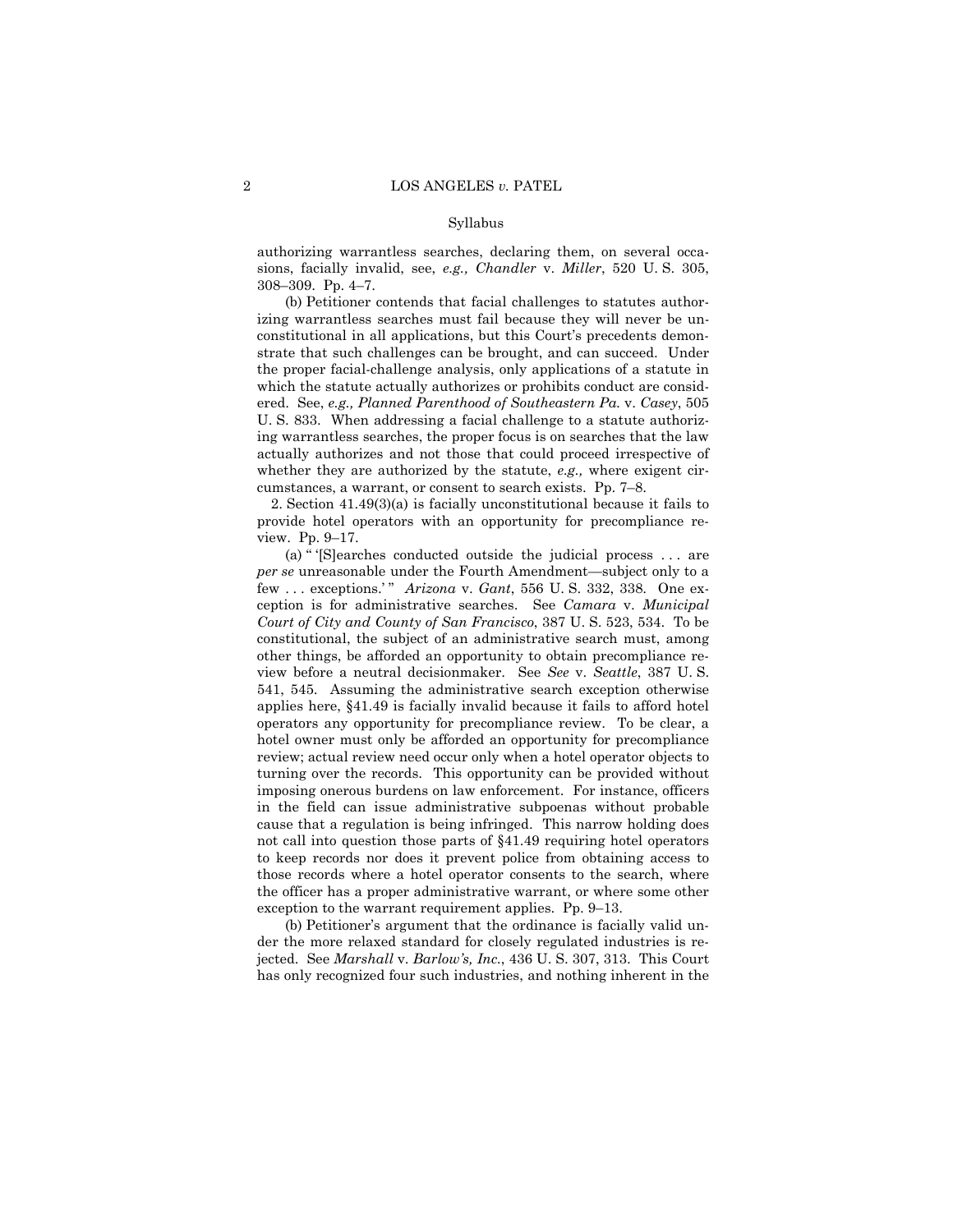#### Syllabus

operation of hotels poses a comparable clear and significant risk to the public welfare. Additionally, because the majority of regulations applicable to hotels apply to many businesses, to classify hotels as closely regulated would permit what has always been a narrow exception to swallow the rule. But even if hotels were closely regulated, §41.49 would still contravene the Fourth Amendment as it fails to satisfy the additional criteria that must be met for searches of closely regulated industries to be reasonable. See *New York* v. *Burger*, 482 U. S. 691, 702–703. Pp. 13–17.

738 F. 3d 1058, affirmed.

senting opinion, in which ROBERTS, C.J., and THOMAS, J., joined. SOTOMAYOR, J., delivered the opinion of the Court, in which KENNE-DY, GINSBURG, BREYER, and KAGAN, JJ., joined. SCALIA, J., filed a dis-ALITO, J., filed a dissenting opinion, in which THOMAS, J., joined.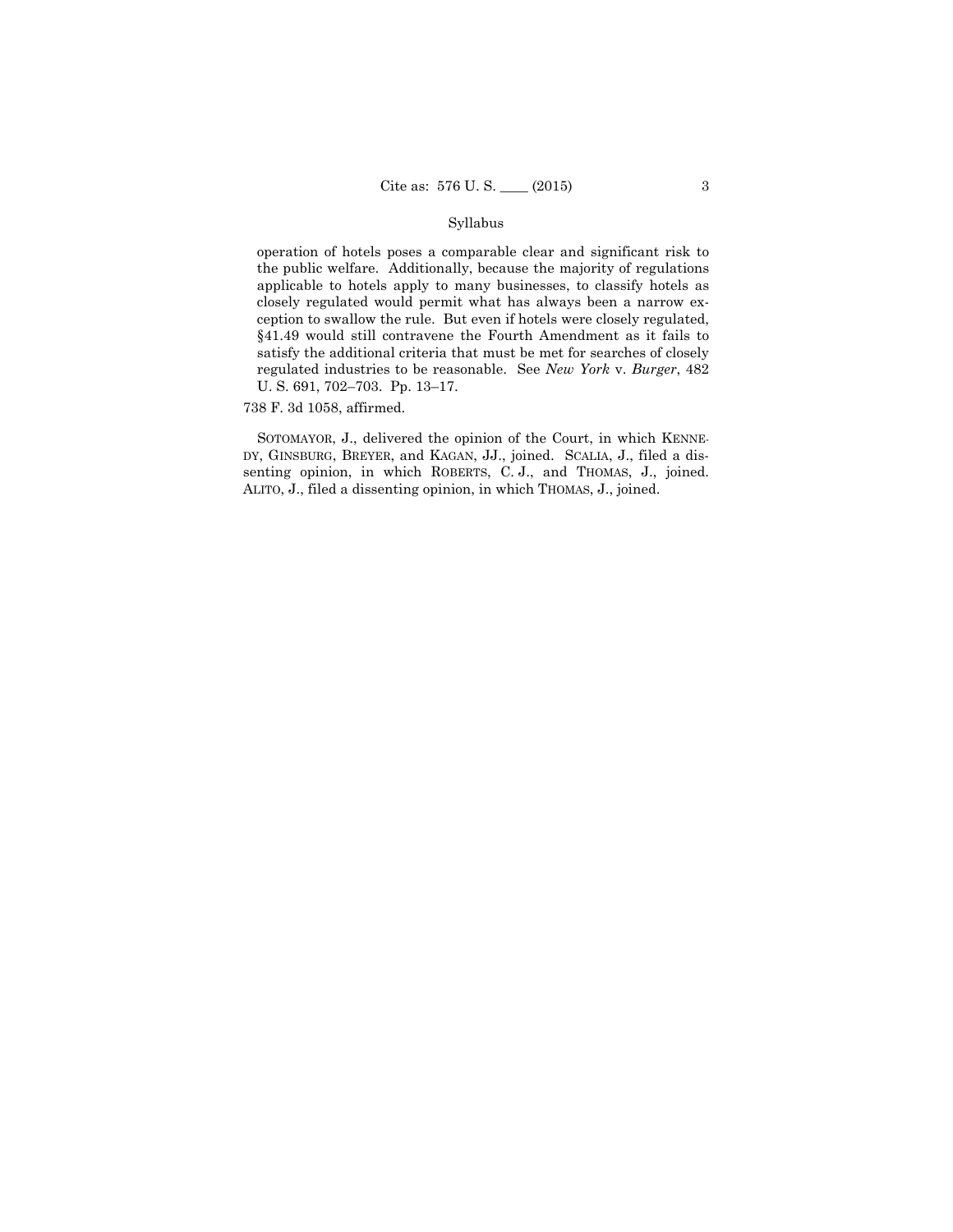preliminary print of the United States Reports. Readers are requested to notify the Reporter of Decisions, Supreme Court of the United States, Wash- ington, D. C. 20543, of any typographical or other formal errors, in order that corrections may be made before the preliminary print goes to press. NOTICE: This opinion is subject to formal revision before publication in the

### $\frac{1}{2}$  ,  $\frac{1}{2}$  ,  $\frac{1}{2}$  ,  $\frac{1}{2}$  ,  $\frac{1}{2}$  ,  $\frac{1}{2}$  ,  $\frac{1}{2}$ **SUPREME COURT OF THE UNITED STATES**

#### $\frac{1}{2}$  ,  $\frac{1}{2}$  ,  $\frac{1}{2}$  ,  $\frac{1}{2}$  ,  $\frac{1}{2}$  ,  $\frac{1}{2}$ No. 13–1175

# CITY OF LOS ANGELES, CALIFORNIA, PETITIONER *v.* NARANJIBHAI PATEL, ET AL.

# ON WRIT OF CERTIORARI TO THE UNITED STATES COURT OF APPEALS FOR THE NINTH CIRCUIT

#### [June 22, 2015]

### JUSTICE SOTOMAYOR delivered the opinion of the Court.

Respondents brought a Fourth Amendment challenge to a provision of the Los Angeles Municipal Code that compels "[e]very operator of a hotel to keep a record" containing specified information concerning guests and to make this record "available to any officer of the Los Angeles Police Department for inspection" on demand. Los Angeles Municipal Code §§41.49(2), (3)(a), (4) (2015). The questions presented are whether facial challenges to statutes can be brought under the Fourth Amendment and, if so, whether this provision of the Los Angeles Municipal Code is facially invalid. We hold facial challenges can be brought under the Fourth Amendment. We further hold that the provision of the Los Angeles Municipal Code that requires hotel operators to make their registries available to the police on demand is facially unconstitutional because it penalizes them for declining to turn over their records without affording them any opportunity for precompliance review.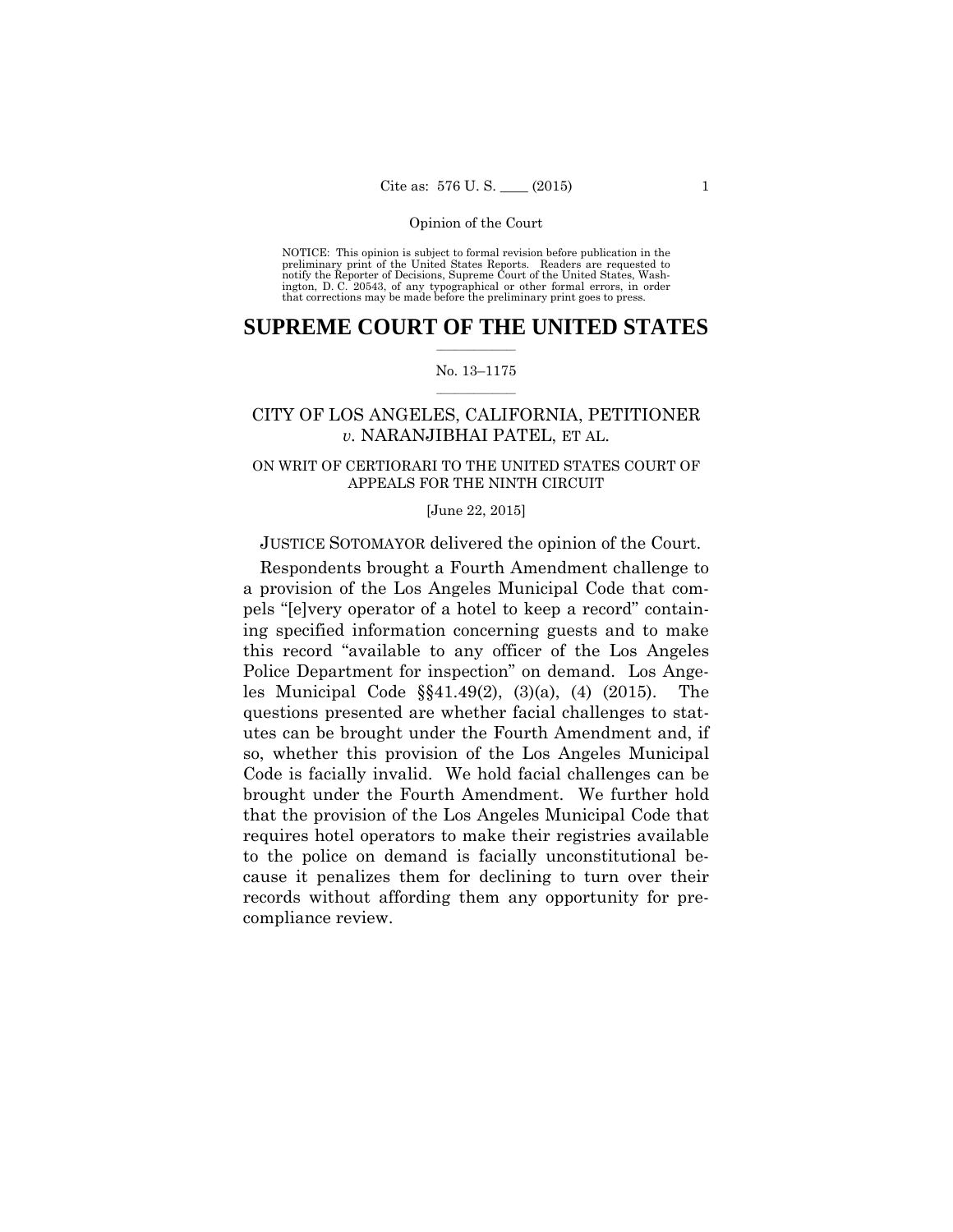# I A

Los Angeles Municipal Code (LAMC) §41.49 requires hotel operators to record information about their guests, including: the guest's name and address; the number of people in each guest's party; the make, model, and license plate number of any guest's vehicle parked on hotel property; the guest's date and time of arrival and scheduled departure date; the room number assigned to the guest; the rate charged and amount collected for the room; and the method of payment. §41.49(2). Guests without reservations, those who pay for their rooms with cash, and any guests who rent a room for less than 12 hours must present photographic identification at the time of check-in, and hotel operators are required to record the number and expiration date of that document. §41.49(4). For those guests who check in using an electronic kiosk, the hotel's records must also contain the guest's credit card information. §41.49(2)(b). This information can be maintained in either electronic or paper form, but it must be "kept on the hotel premises in the guest reception or guest check-in area or in an office adjacent" thereto for a period of 90 days. §41.49(3)(a).

Section 41.49(3)(a)—the only provision at issue here states, in pertinent part, that hotel guest records "shall be made available to any officer of the Los Angeles Police Department for inspection," provided that "[w]henever possible, the inspection shall be conducted at a time and in a manner that minimizes any interference with the operation of the business." A hotel operator's failure to make his or her guest records available for police inspection is a misdemeanor punishable by up to six months in jail and a \$1,000 fine. §11.00(m) (general provision applicable to entire LAMC).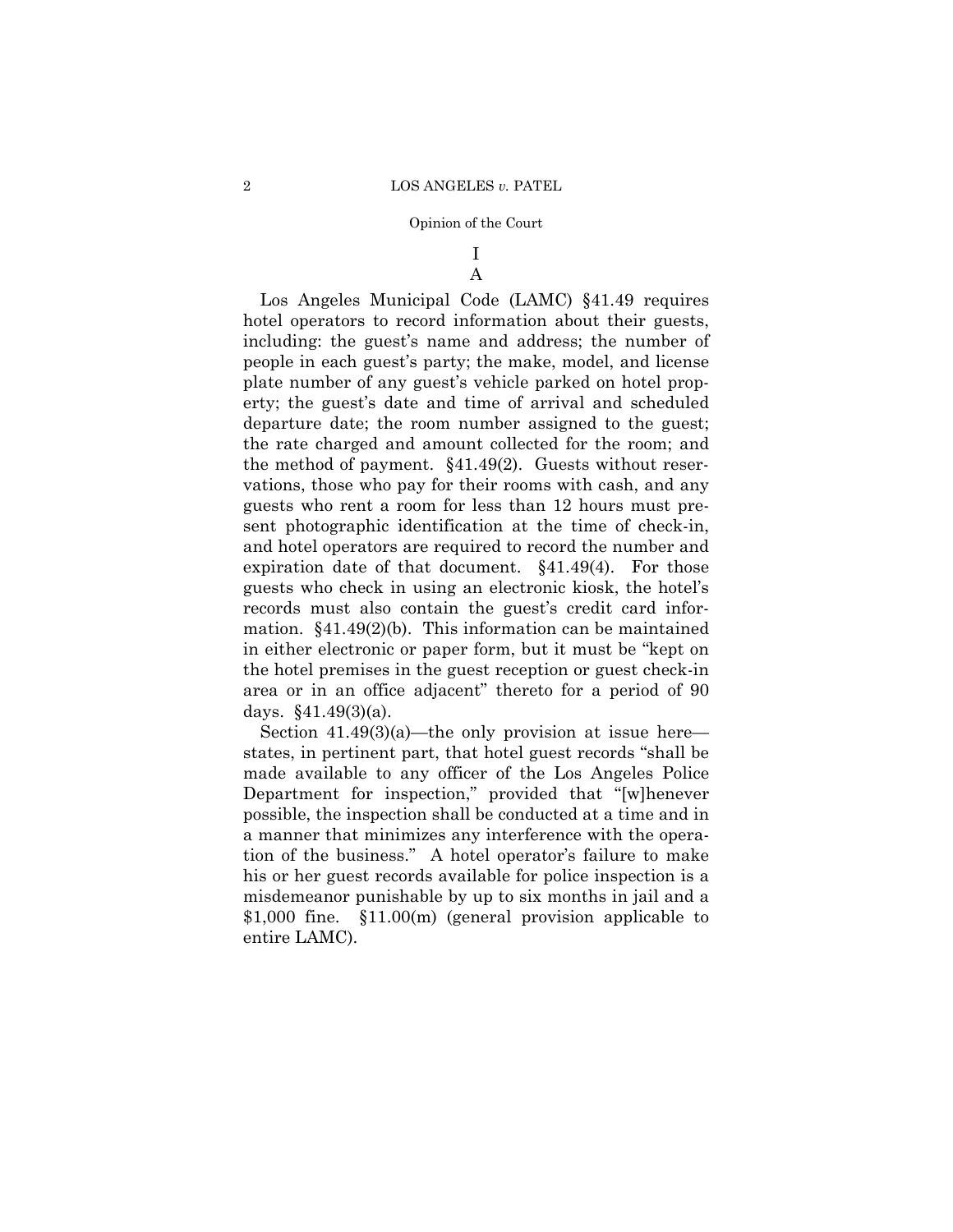### B

In 2003, respondents, a group of motel operators along with a lodging association, sued the city of Los Angeles (City or petitioner) in three consolidated cases challenging the constitutionality of  $§41.49(3)(a)$ . They sought declaratory and injunctive relief. The parties "agree[d] that the sole issue in the . . . action [would be] a facial constitutional challenge" to §41.49(3)(a) under the Fourth Amendment. App. 195. They further stipulated that respondents have been subjected to mandatory record inspections under the ordinance without consent or a warrant. *Id.,* at 194–195.

Following a bench trial, the District Court entered judgment in favor of the City, holding that respondents' facial challenge failed because they lacked a reasonable expectation of privacy in the records subject to inspection. A divided panel of the Ninth Circuit affirmed on the same grounds. 686 F. 3d 1085 (2012). On rehearing en banc, however, the Court of Appeals reversed. 738 F. 3d 1058, 1065 (2013).

The en banc court first determined that a police officer's nonconsensual inspection of hotel records under §41.49 is a Fourth Amendment "search" because "[t]he business records covered by §41.49 are the hotel's private property" and the hotel therefore "has the right to exclude others from prying into the[ir] contents." *Id.,* at 1061. Next, the court assessed "whether the searches authorized by §41.49 are reasonable." *Id.,* at 1063. Relying on *Donovan* v. *Lone Steer, Inc.*, 464 U. S. 408 (1984), and *See* v. *Seattle*, 387 U. S. 541 (1967), the court held that §41.49 is facially unconstitutional "as it authorizes inspections" of hotel records "without affording an opportunity to 'obtain judicial review of the reasonableness of the demand prior to suffering penalties for refusing to comply.'" 738 F. 3d, at 1065 (quoting *See*, 387 U. S., at 545).

Two dissenting opinions were filed. The first dissent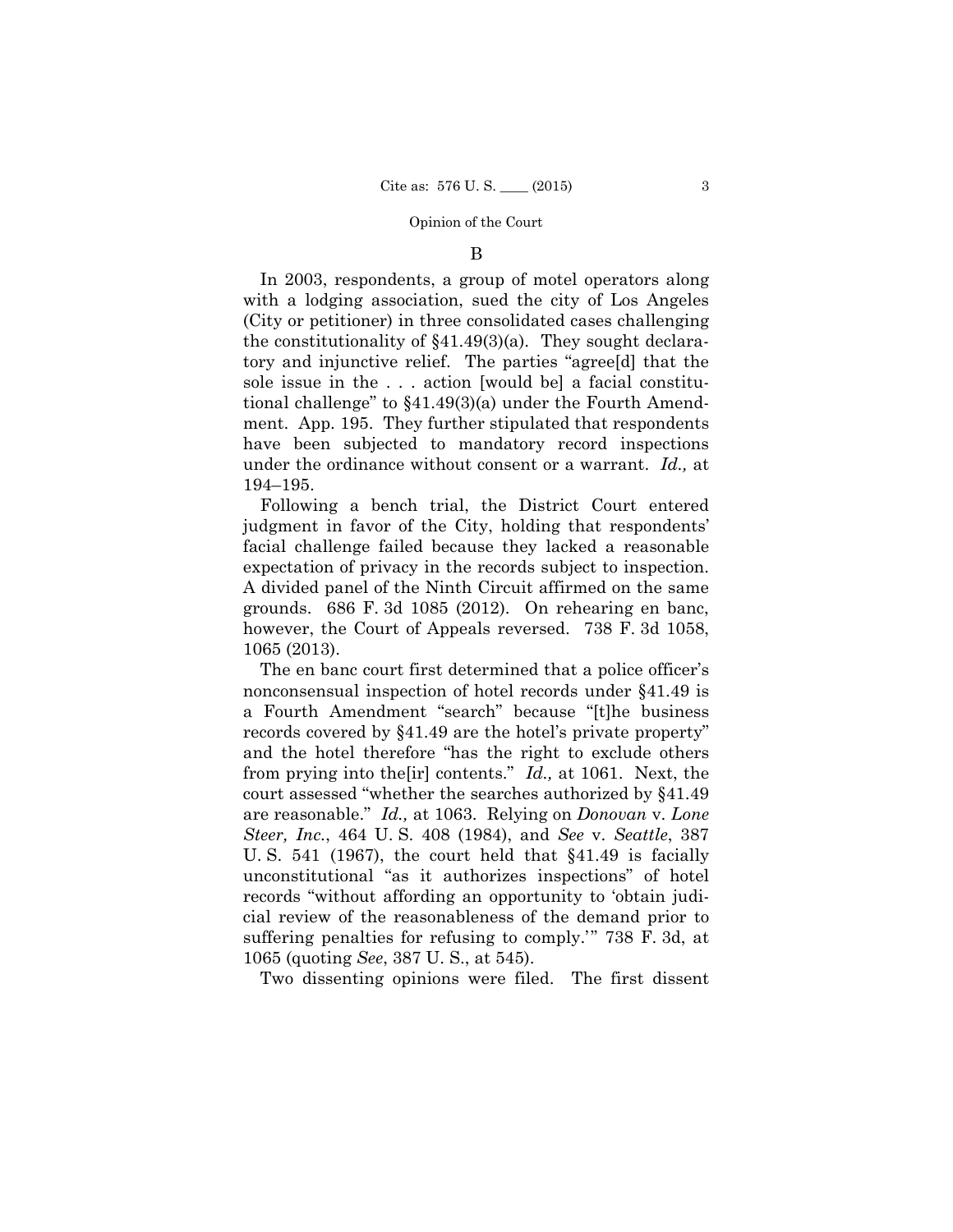# 4 LOS ANGELES *v.* PATEL

#### Opinion of the Court

argued that facial relief should rarely be available for Fourth Amendment challenges, and was inappropriate here because the ordinance would be constitutional in those circumstances where police officers demand access to hotel records with a warrant in hand or exigent circumstances justify the search. 738 F. 3d, at 1065–1070 (opinion of Tallman, J.). The second dissent conceded that inspections under §41.49 constitute Fourth Amendment searches, but faulted the majority for assessing the reasonableness of these searches without accounting for the weakness of the hotel operators' privacy interest in the content of their guest registries. *Id.,* at 1070–1074 (opinion of Clifton, J.).

We granted certiorari,  $574$  U.S.  $\_\_$  (2014), and now affirm.

We first clarify that facial challenges under the Fourth Amendment are not categorically barred or especially disfavored.

 lenges on the merits than it did as-applied challenges"). A facial challenge is an attack on a statute itself as opposed to a particular application. While such challenges are "the most difficult . . . to mount successfully," *United States* v. *Salerno*, 481 U. S. 739, 745 (1987), the Court has have never held that these claims cannot be brought under any otherwise enforceable provision of the Constitution. Cf. Fallon, Fact and Fiction About Facial Challenges, 99 Cal. L. Rev. 915, 918 (2011) (pointing to several Terms in which "the Court adjudicated more facial chal-Instead, the Court has allowed such challenges to proceed under a diverse array of constitutional provisions. See, *e.g., Sorrell* v. *IMS Health Inc.*, 564 U. S. \_\_\_ (2011) (First Amendment); *District of Columbia* v. *Heller*, 554 U. S. 570

II

A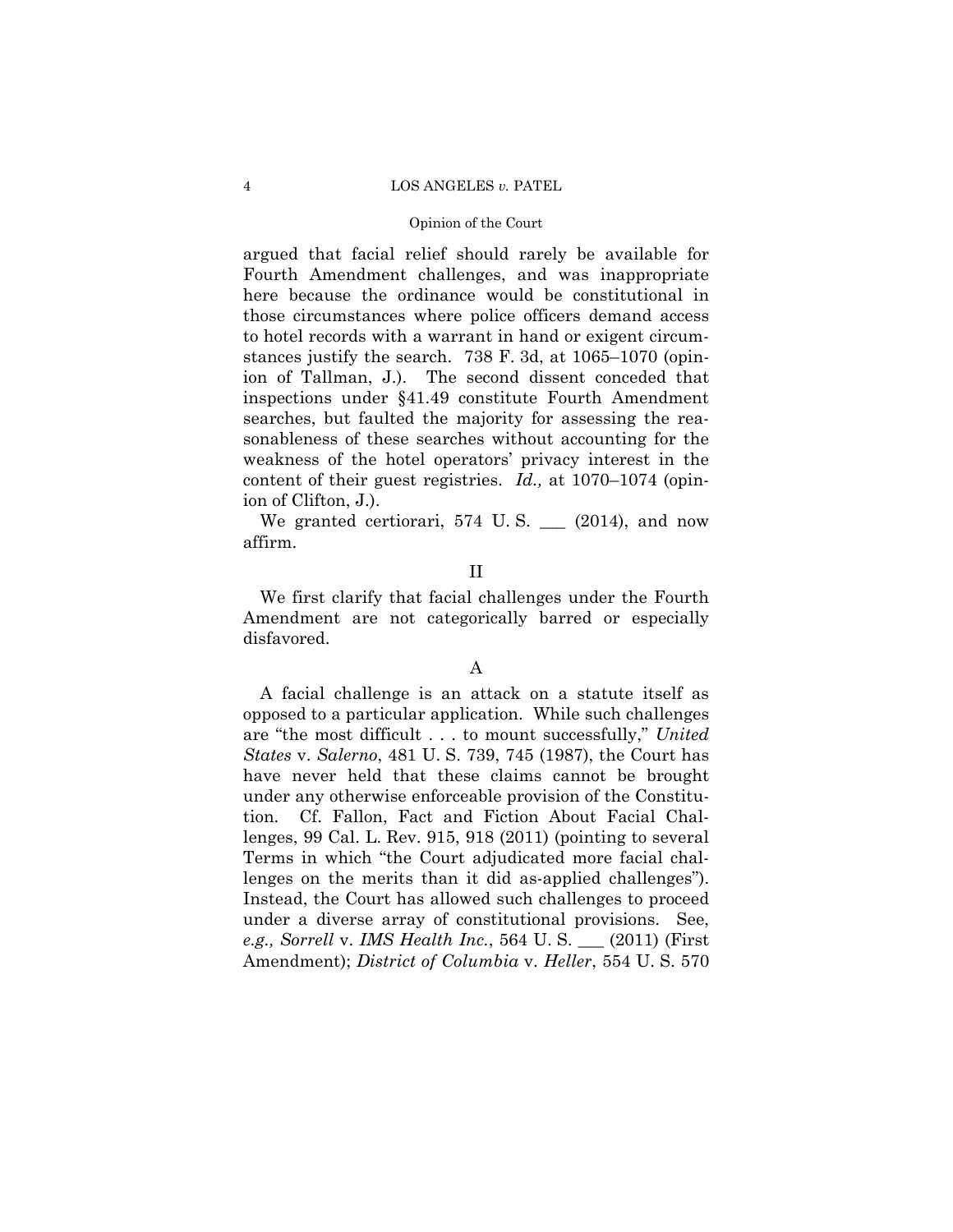(2008) (Second Amendment); *Chicago* v. *Morales*, 527 U. S. 41 (1999) (Due Process Clause of the Fourteenth Amendment); *Kraft Gen. Foods, Inc.* v. *Iowa Dept. of Revenue and Finance*, 505 U. S. 71 (1992) (Foreign Commerce Clause).

Fourth Amendment challenges to statutes authorizing warrantless searches are no exception. Any claim to the contrary reflects a misunderstanding of our decision in *Sibron* v. *New York*, 392 U. S. 40 (1968). In *Sibron*, two criminal defendants challenged the constitutionality of a statute authorizing police to, among other things, "'stop any person abroad in a public place whom [they] reasonably suspec[t] is committing, has committed or is about to commit a felony." *Id.,* at 43 (quoting then N. Y. Code Crim. Proc. §180–a). The Court held that the search of one of the defendants under the statute violated the Fourth Amendment, 392 U. S., at 59, 62, but refused to opine more broadly on the statute's validity, stating that "[t]he constitutional validity of a warrantless search is pre-eminently the sort of question which can only be decided in the concrete factual context of the individual case." *Id.,* at 59.

This statement from *Sibron*—which on its face might suggest an intent to foreclose all facial challenges to statutes authorizing warrantless searches—must be understood in the broader context of that case. In the same section of the opinion, the Court emphasized that the "operative categories" of the New York law at issue were "susceptible of a wide variety of interpretations," *id.,* at 60, and that "[the law] was passed too recently for the State's highest court to have ruled upon many of the questions involving potential intersections with federal constitutional guarantees," *id.,* at 60, n. 20. *Sibron* thus stands for the simple proposition that claims for facial relief under the Fourth Amendment are unlikely to succeed when there is substantial ambiguity as to what conduct a statute authorizes: Where a statute consists of "extraordinarily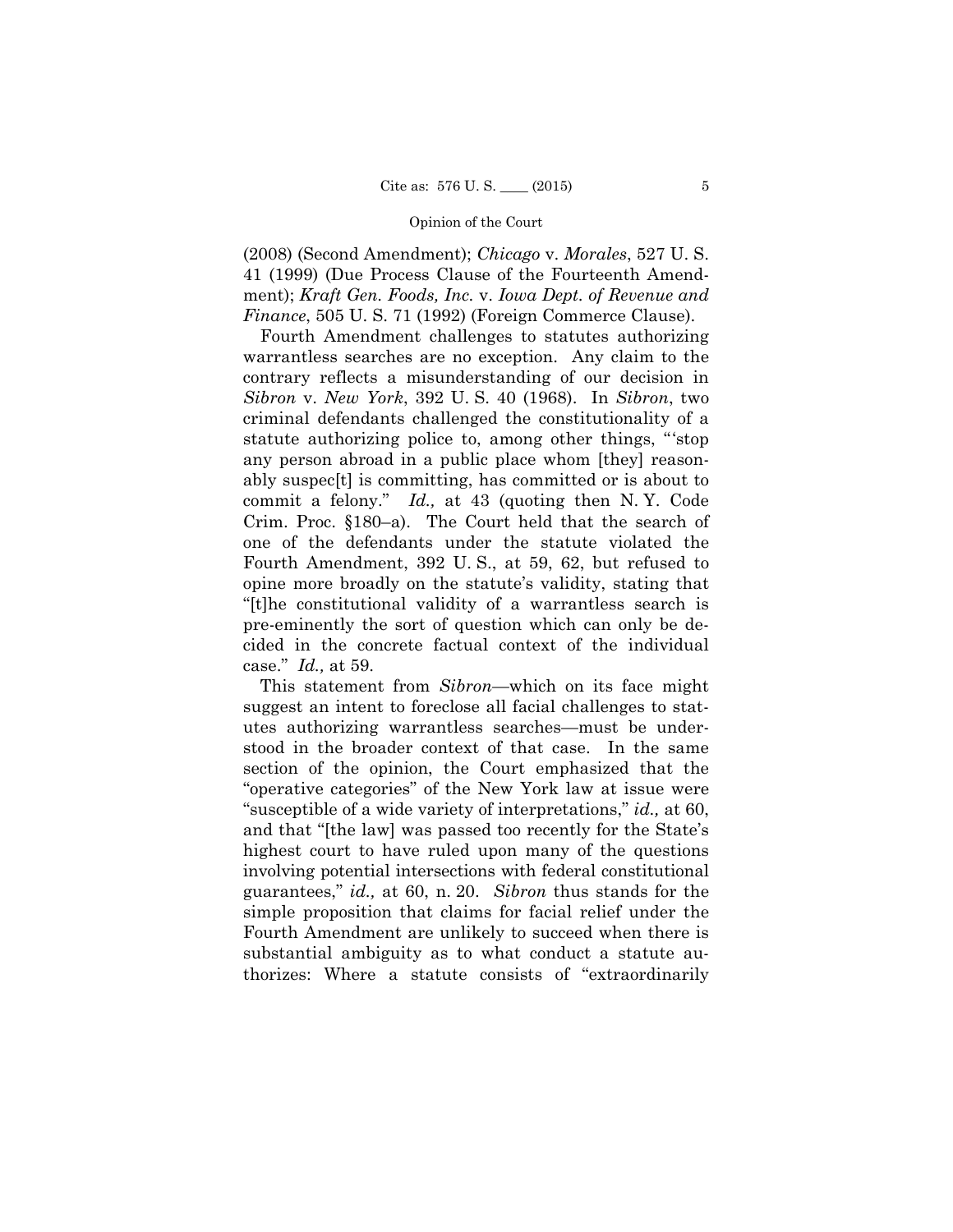# 6 LOS ANGELES *v.* PATEL

#### Opinion of the Court

elastic categories," it may be "impossible to tell" whether and to what extent it deviates from the requirements of the Fourth Amendment. *Id.,* at 59, 61, n. 20.

This reading of *Sibron* is confirmed by subsequent precedents. Since *Sibron*, the Court has entertained facial challenges under the Fourth Amendment to statutes authorizing warrantless searches. See, *e.g., Vernonia School District 47J* v. *Acton*, 515 U. S. 646, 648 (1995) ("We granted certiorari to decide whether" petitioner's student athlete drug testing policy "violates the Fourth and Fourteenth Amendments to the United States Constitution"); *Skinner* v. *Railway Labor Executives' Assn*., 489 U. S. 602, 633, n. 10 (1989) (*"*[R]espondents have challenged the administrative scheme on its face. We deal therefore with whether the [drug] tests contemplated by the regulation can *ever* be conducted"); cf. *Illinois* v. *Krull*, 480 U. S. 340, 354 (1987) ("[A] person subject to a statute authorizing searches without a warrant or probable cause may bring an action seeking a declaration that the statute is unconstitutional and an injunction barring its implementation"). Perhaps more importantly, the Court has on numerous occasions declared statutes facially invalid under the Fourth Amendment. For instance, in *Chandler*  v. *Miller*, 520 U. S. 305, 308–309 (1997), the Court struck down a Georgia statute requiring candidates for certain state offices to take and pass a drug test, concluding that this "requirement . . . [did] not fit within the closely guarded category of constitutionally permissible suspicionless searches." Similar examples abound. See, *e.g., Ferguson* v. *Charleston*, 532 U. S. 67, 86 (2001) (holding that a hospital policy authorizing "nonconsensual, warrantless, and suspicionless searches" contravened the Fourth Amendment); *Payton* v. *New York*, 445 U. S. 573, 574, 576 (1980) (holding that a New York statute "authoriz[ing] police officers to enter a private residence without a warrant and with force, if necessary, to make a routine felony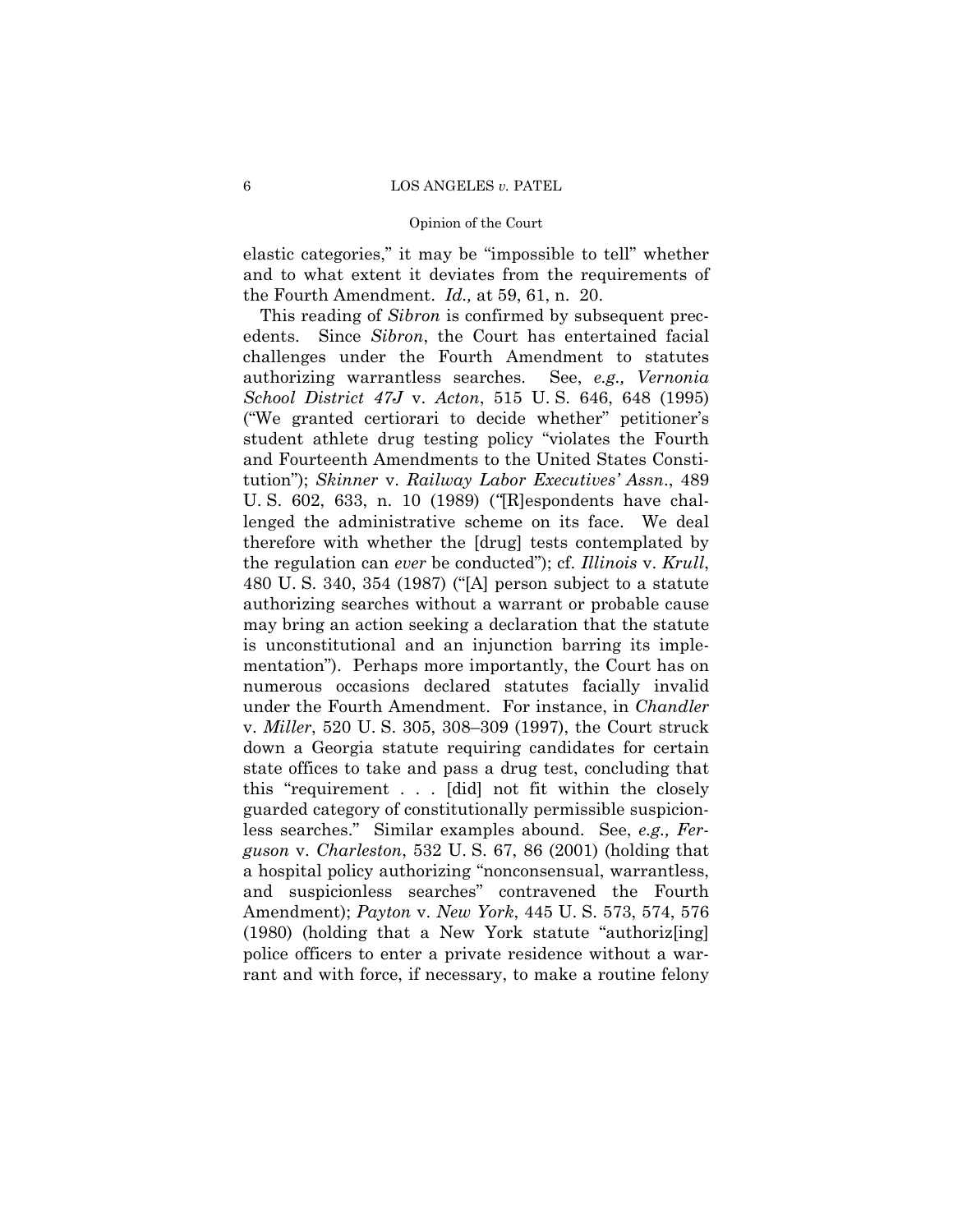arrest" was "not consistent with the Fourth Amendment"); *Torres* v. *Puerto Rico*, 442 U. S. 465, 466, 471 (1979) (holding that a Puerto Rico statute authorizing "police to search the luggage of any person arriving in Puerto Rico from the United States" was unconstitutional because it failed to require either probable cause or a warrant).

### B

Petitioner principally contends that facial challenges to statutes authorizing warrantless searches must fail because such searches will never be unconstitutional in all applications. Cf. *Salerno*, 481 U. S., at 745 (to obtain facial relief the party seeking it "must establish that no set of circumstances exists under which the [statute] would be valid"). In particular, the City points to situations where police are responding to an emergency, where the subject of the search consents to the intrusion, and where police are acting under a court-ordered warrant. See Brief for Petitioner 19–20. While petitioner frames this argument as an objection to respondents' challenge in this case, its logic would preclude facial relief in every Fourth Amendment challenge to a statute authorizing warrantless searches. For this reason alone, the City's argument must fail: The Court's precedents demonstrate not only that facial challenges to statutes authorizing warrantless searches can be brought, but also that they can succeed. See Part II–A, *supra*.

Moreover, the City's argument misunderstands how courts analyze facial challenges. Under the most exacting standard the Court has prescribed for facial challenges, a plaintiff must establish that a "law is unconstitutional in all of its applications." *Washington State Grange* v. *Washington State Republican Party*, 552 U. S. 442, 449 (2008). But when assessing whether a statute meets this standard, the Court has considered only applications of the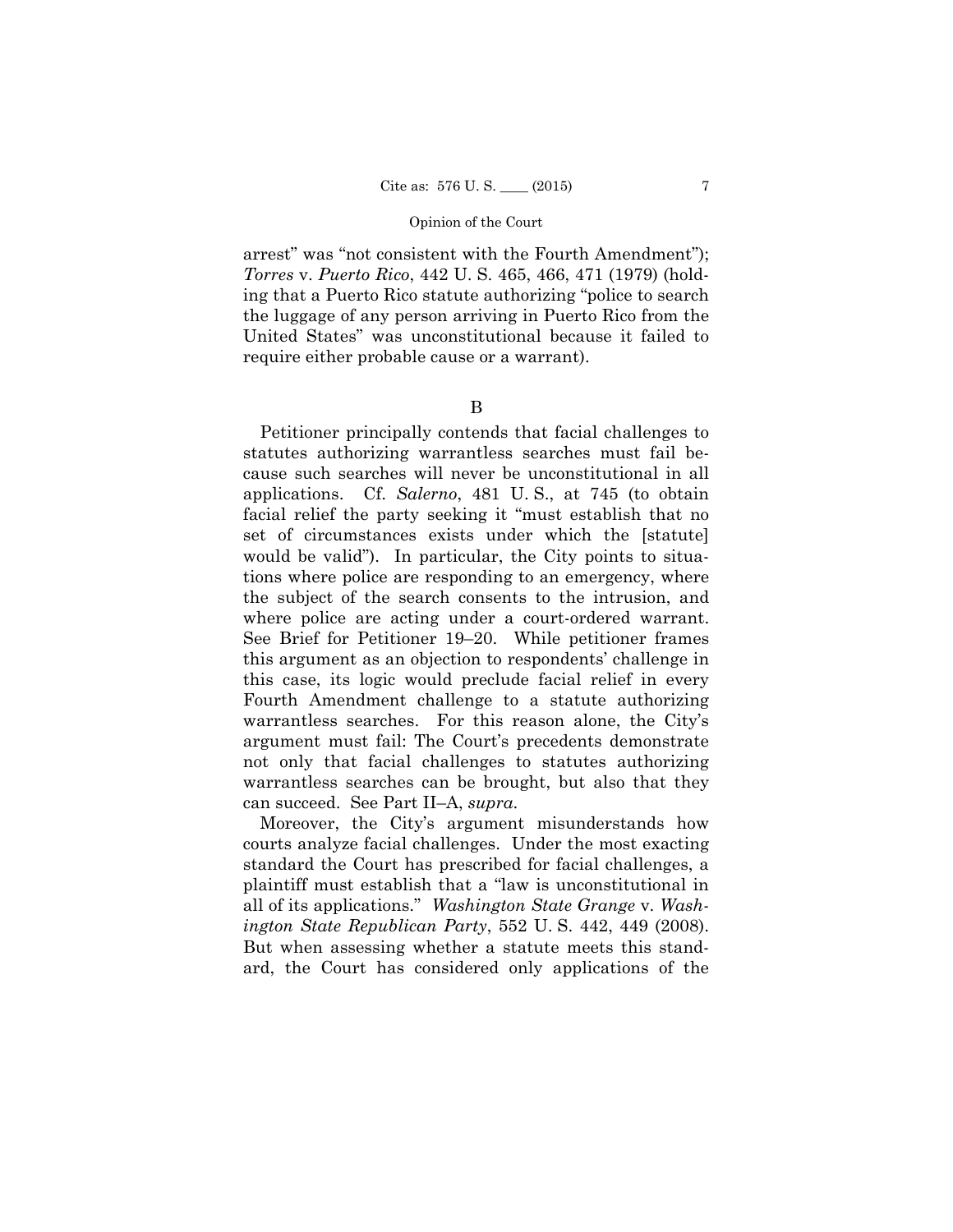#### 8 LOS ANGELES *v.* PATEL

#### Opinion of the Court

statute in which it actually authorizes or prohibits conduct. For instance, in *Planned Parenthood of Southeastern Pa.* v. *Casey*, 505 U. S. 833 (1992), the Court struck down a provision of Pennsylvania's abortion law that required a woman to notify her husband before obtaining an abortion. Those defending the statute argued that facial relief was inappropriate because most women voluntarily notify their husbands about a planned abortion and for them the law would not impose an undue burden. The Court rejected this argument, explaining: The "[l]egislation is measured for consistency with the Constitution by its impact on those whose conduct it affects. . . . The proper focus of the constitutional inquiry is the group for whom the law is a restriction, not the group for whom the law is irrelevant." *Id.,* at 894.

authorizes, not those for which it is irrelevant. If exigency Similarly, when addressing a facial challenge to a statute authorizing warrantless searches, the proper focus of the constitutional inquiry is searches that the law actually or a warrant justifies an officer's search, the subject of the search must permit it to proceed irrespective of whether it is authorized by statute. Statutes authorizing warrantless searches also do no work where the subject of a search has consented. Accordingly, the constitutional "applications" that petitioner claims prevent facial relief here are irrelevant to our analysis because they do not involve actual applications of the statute.1

<sup>1</sup>Relatedly, the United States claims that a statute authorizing warrantless searches may still have independent force if it imposes a penalty for failing to cooperate in a search conducted under a warrant or in an exigency. See Brief for United States as *Amicus Curiae* 19. This argument gets things backwards. An otherwise facially unconstitutional statute cannot be saved from invalidation based solely on the existence of a penalty provision that applies when searches are not actually authorized by the statute. This argument is especially unconvincing where, as here, an independent obstruction of justice statute imposes a penalty for "willfully, resist[ing], delay[ing], or obstruct[ing]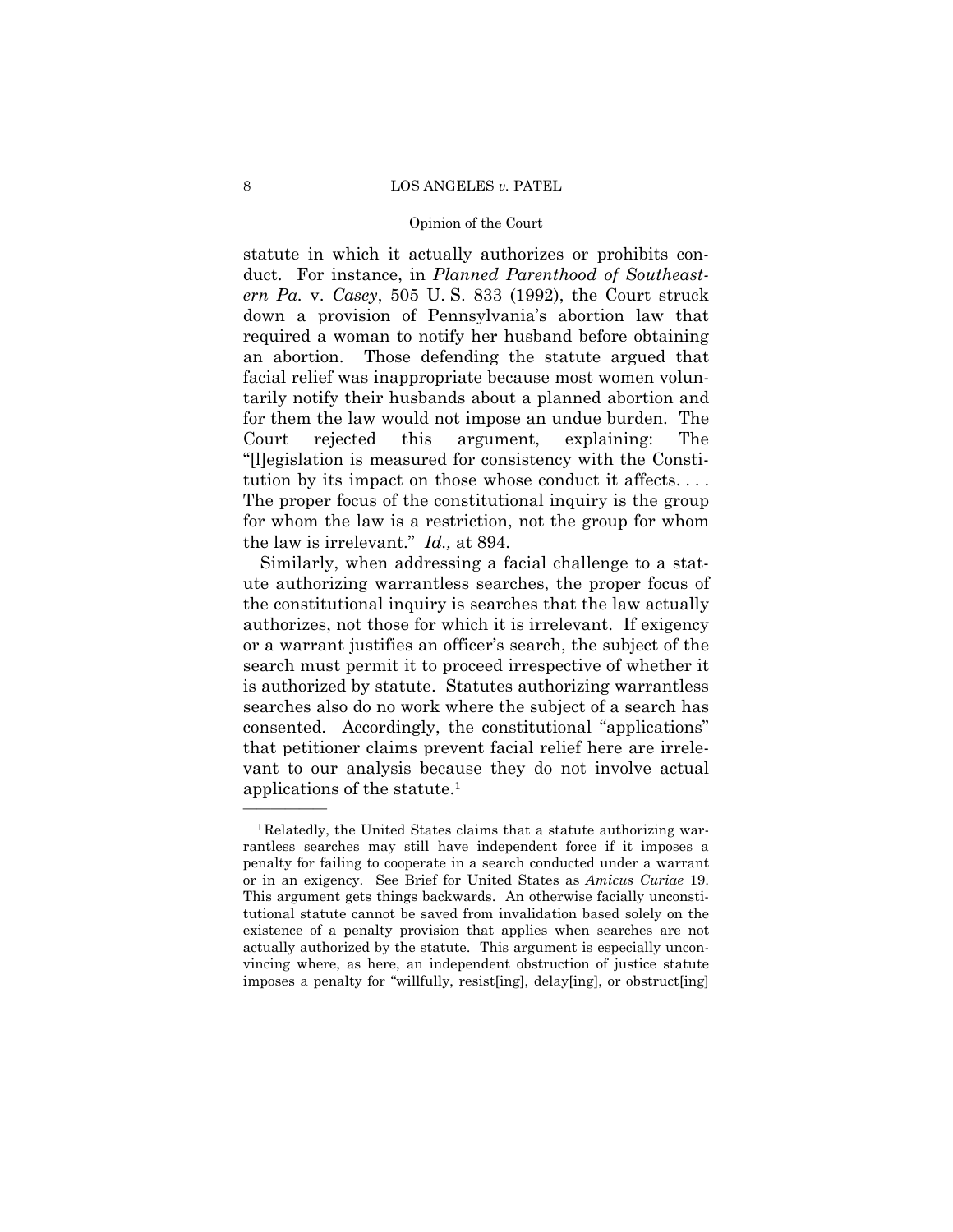### III

Turning to the merits of the particular claim before us, we hold that  $§41.49(3)(a)$  is facially unconstitutional because it fails to provide hotel operators with an opportunity for precompliance review.

A

The Fourth Amendment protects "[t]he right of the people to be secure in their persons, houses, papers, and effects, against unreasonable searches and seizures." It further provides that "no Warrants shall issue, but upon probable cause." Based on this constitutional text, the Court has repeatedly held that "'searches conducted outside the judicial process, without prior approval by [a] judge or [a] magistrate [judge], are *per se* unreasonable . . . subject only to a few specifically established and welldelineated exceptions.'" *Arizona* v. *Gant*, 556 U. S. 332, 338 (2009) (quoting *Katz* v. *United States*, 389 U. S. 347, 357 (1967)). This rule "applies to commercial premises as well as to homes." *Marshall* v. *Barlow's, Inc.*, 436 U. S. 307, 312 (1978).

Search regimes where no warrant is ever required may be reasonable where "'special needs . . . make the warrant and probable-cause requirement impracticable,'" *Skinner*, 489 U. S., at 619 (quoting *Griffin* v. *Wisconsin*, 483 U. S. 868, 873 (1987) (some internal quotation marks omitted)), and where the "primary purpose" of the searches is "[d]istinguishable from the general interest in crime control," *Indianapolis* v. *Edmond*, 531 U. S. 32, 44 (2000). Here, we assume that the searches authorized by §41.49 serve a "special need" other than conducting criminal investigations: They ensure compliance with the record-

any public officer . . . in the discharge or attempt to discharge any duty of his or her office of employment." Cal. Penal Code Ann. §148(a)(1) (West 2014).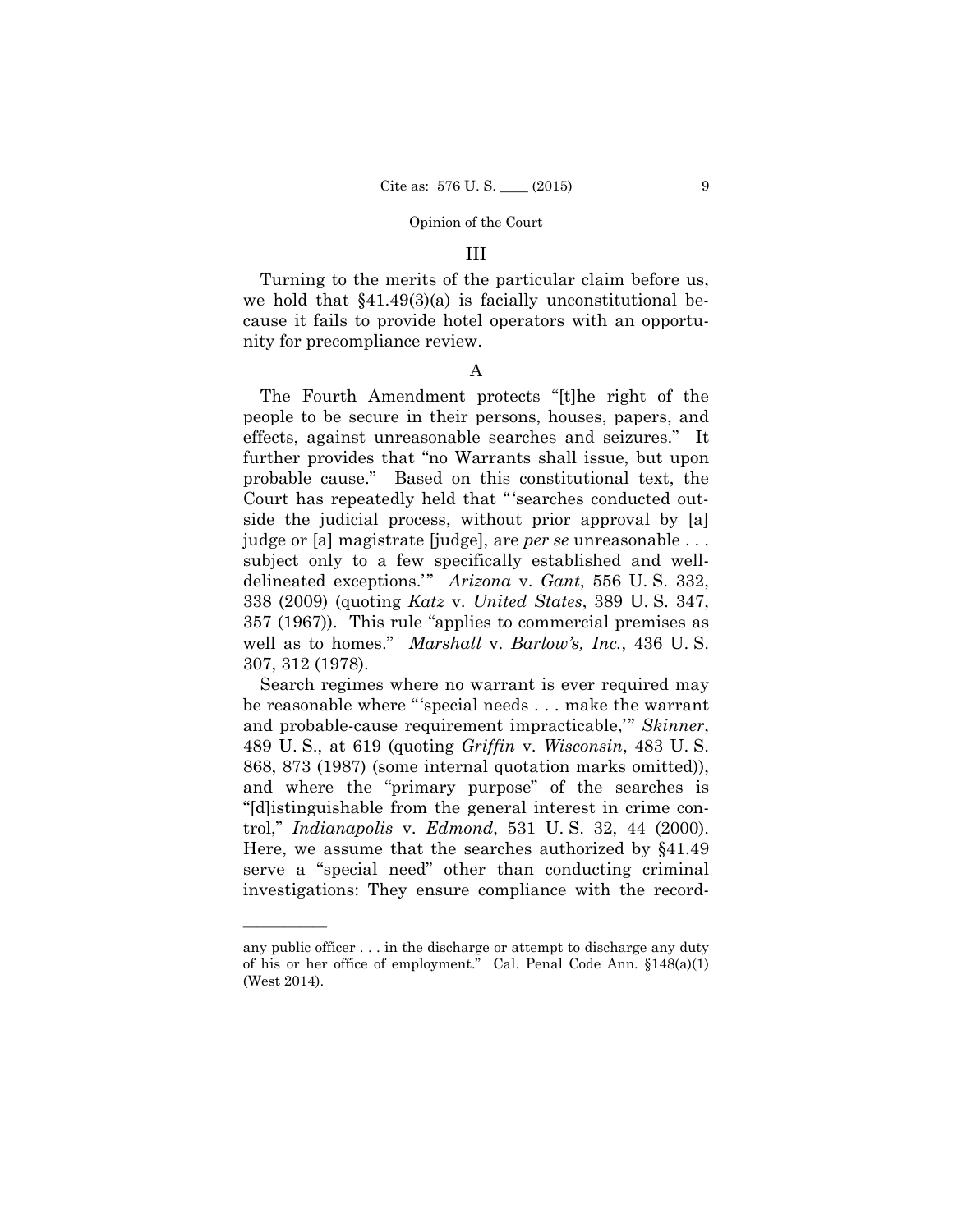operating on the hotels' premises.2 The Court has referred keeping requirement, which in turn deters criminals from to this kind of search as an "administrative searc[h]." *Camara* v. *Municipal Court of City and County of San Francisco*, 387 U. S. 523, 534 (1967). Thus, we consider whether §41.49 falls within the administrative search exception to the warrant requirement.

The Court has held that absent consent, exigent circumstances, or the like, in order for an administrative search to be constitutional, the subject of the search must be afforded an opportunity to obtain precompliance review before a neutral decisionmaker. See *See*, 387 U. S., at 545; *Lone Steer*, 464 U. S., at 415 (noting that an administrative search may proceed with only a subpoena where the subpoenaed party is sufficiently protected by the opportunity to "question the reasonableness of the subpoena, before suffering any penalties for refusing to comply with it, by raising objections in an action in district court"). And, we see no reason why this minimal requirement is inapplicable here. While the Court has never attempted to prescribe the exact form an opportunity for precompliance review must take, the City does not even attempt to argue that §41.49(3)(a) affords hotel operators any opportunity whatsoever. Section 41.49(3)(a) is, therefore, facially invalid.

A hotel owner who refuses to give an officer access to his or her registry can be arrested on the spot. The Court has held that business owners cannot reasonably be put to this kind of choice. *Camara*, 387 U. S., at 533 (holding that "broad statutory safeguards are no substitute for individualized review, particularly when those safeguards may

<sup>2</sup>Respondents contend that §41.49's principal purpose instead is to facilitate criminal investigation. Brief for Respondents 44–47. Because we find that the searches authorized by §41.49 are unconstitutional even if they serve the City's asserted purpose, we decline to address this argument.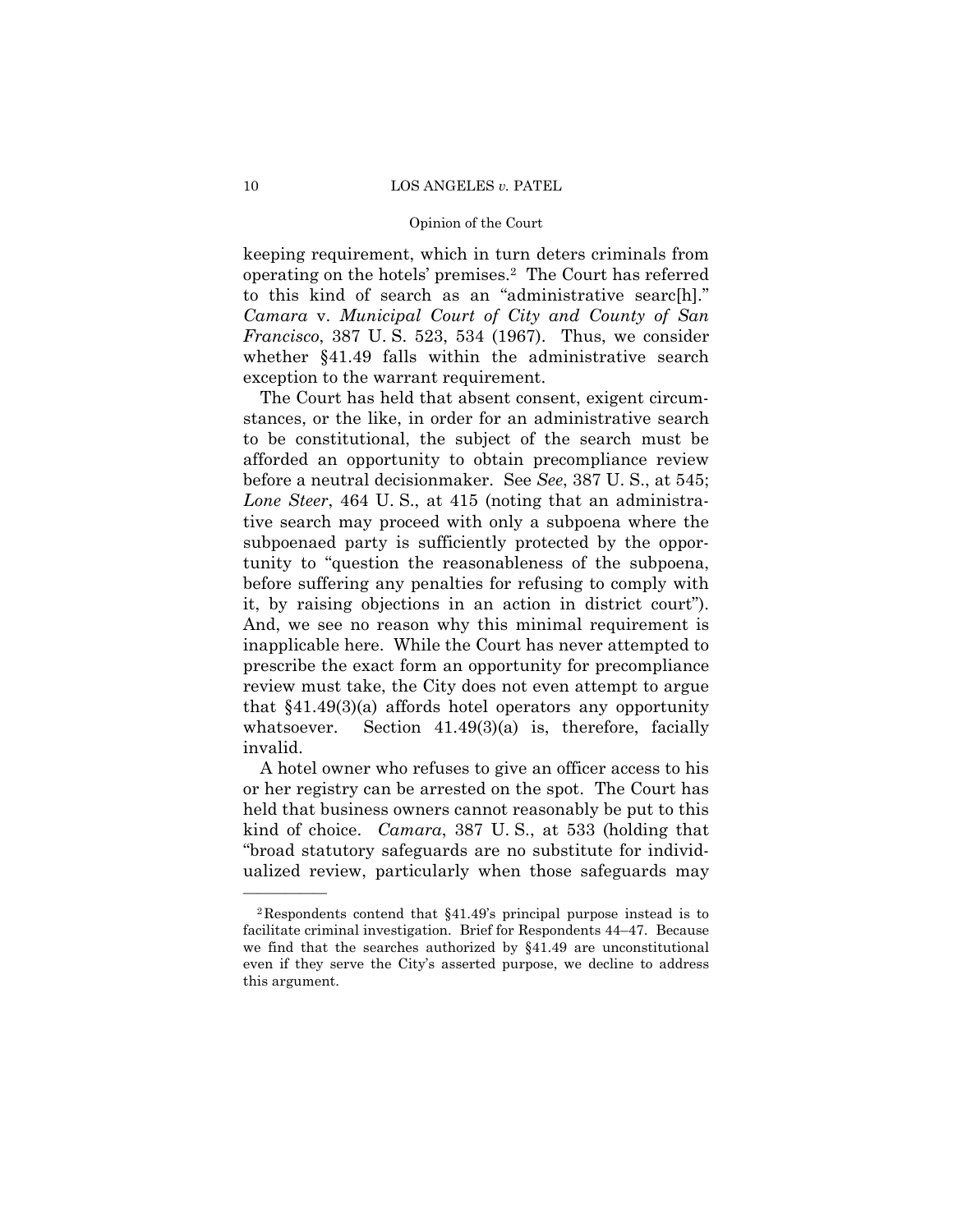only be invoked at the risk of a criminal penalty"). Absent an opportunity for precompliance review, the ordinance creates an intolerable risk that searches authorized by it will exceed statutory limits, or be used as a pretext to harass hotel operators and their guests. Even if a hotel has been searched 10 times a day, every day, for three months, without any violation being found, the operator can only refuse to comply with an officer's demand to turn over the registry at his or her own peril.

To be clear, we hold only that a hotel owner must be afforded an *opportunity* to have a neutral decisionmaker review an officer's demand to search the registry before he or she faces penalties for failing to comply. Actual review need only occur in those rare instances where a hotel operator objects to turning over the registry. Moreover, this opportunity can be provided without imposing onerous burdens on those charged with an administrative scheme's enforcement. For instance, respondents accept that the searches authorized by  $§41.49(3)(a)$  would be constitutional if they were performed pursuant to an administrative subpoena. Tr. of Oral Arg. 36–37. These subpoenas, which are typically a simple form, can be issued by the individual seeking the record—here, officers in the field—without probable cause that a regulation is being infringed. See *See*, 387 U. S., at 544 ("[T]he demand to inspect may be issued by the agency"). Issuing a subpoena will usually be the full extent of an officer's burden because "the great majority of businessmen can be expected in normal course to consent to inspection without warrant." *Barlow's*, *Inc.*, 436 U. S., at 316. Indeed, the City has cited no evidence suggesting that without an ordinance authorizing on-demand searches, hotel operators would regularly refuse to cooperate with the police.

In those instances, however, where a subpoenaed hotel operator believes that an attempted search is motivated by illicit purposes, respondents suggest it would be suffi-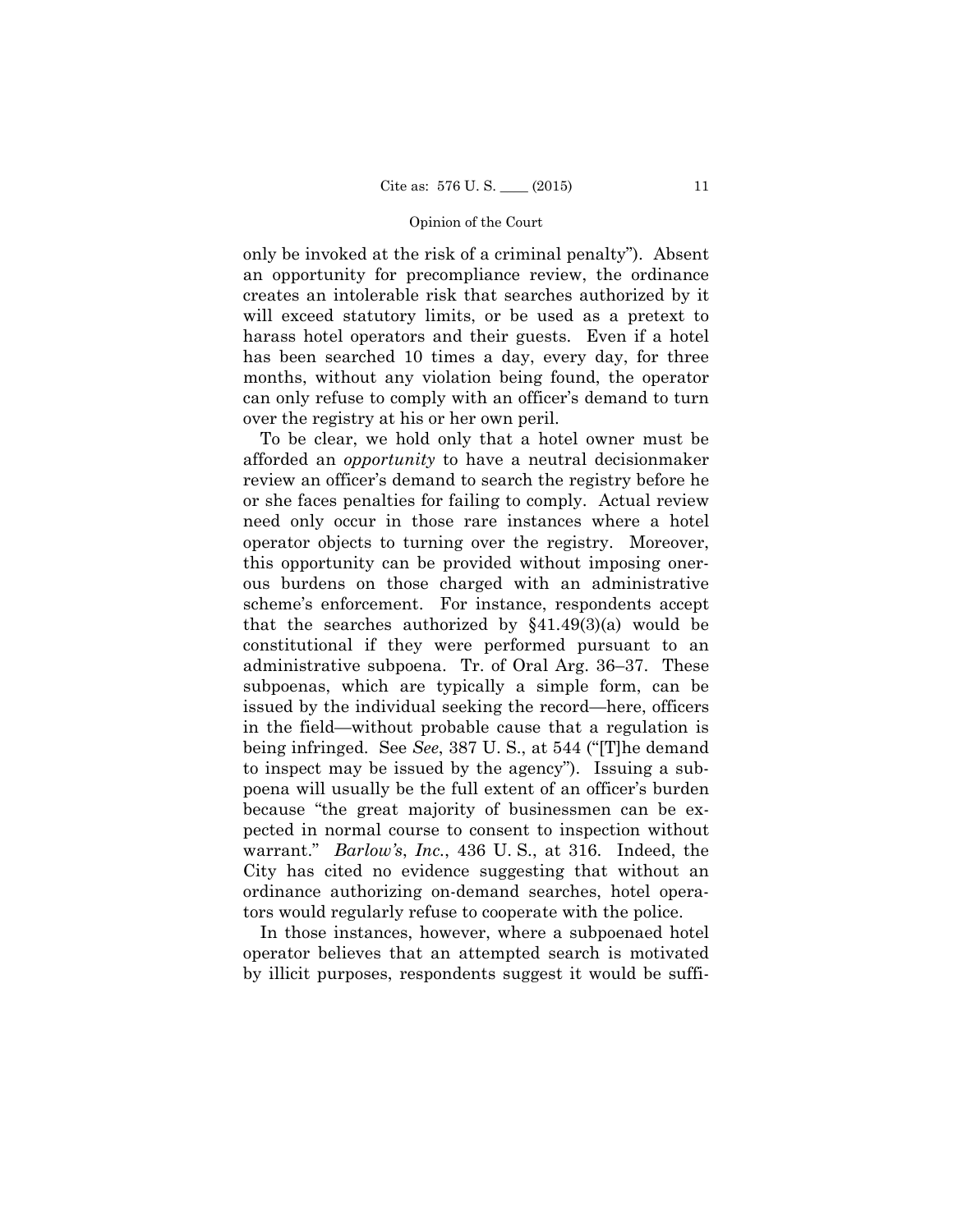#### 12 LOS ANGELES *v.* PATEL

#### Opinion of the Court

cient if he or she could move to quash the subpoena before any search takes place. Tr. of Oral Arg. 38–39. A neutral decisionmaker, including an administrative law judge, would then review the subpoenaed party's objections before deciding whether the subpoena is enforceable. Given the limited grounds on which a motion to quash can be granted, such challenges will likely be rare. And, in the even rarer event that an officer reasonably suspects that a hotel operator may tamper with the registry while the motion to quash is pending, he or she can guard the registry until the required hearing can occur, which ought not take long. *Riley* v. *California*, 573 U. S. \_\_\_ (2014) (slip op., at 12) (police may seize and hold a cell phone "to prevent destruction of evidence while seeking a warrant"); *Illinois* v. *McArthur*, 531 U. S. 326, 334 (2001) (citing cases upholding the constitutionality of "temporary restraints where [they are] needed to preserve evidence until police could obtain a warrant"). Cf. *Missouri* v. *McNeely*, 569 U. S. \_\_\_ (2013) (slip op., at 12) (noting that many States have procedures in place for considering warrant applications telephonically).3

Procedures along these lines are ubiquitous. A 2002 report by the Department of Justice "identified approximately 335 existing administrative subpoena authorities held by various [federal] executive branch entities." Office of Legal Policy, Report to Congress on the Use of Administrative Subpoena Authorities by Executive Branch Agencies and Entities 3, online at http://www.justice.gov/archive/olp/rpt\_to\_congress.htm (All Internet materials as visited June 19, 2015, and available in Clerk of Court's case file). Their prevalence

<sup>3</sup> JUSTICE SCALIA professes to be baffled at the idea that we could suggest that in certain circumstances, police officers may seize something that they cannot immediately search. *Post*, at 10–11 (dissenting opinion). But that is what this Court's cases have explicitly endorsed, including *Riley* just last Term.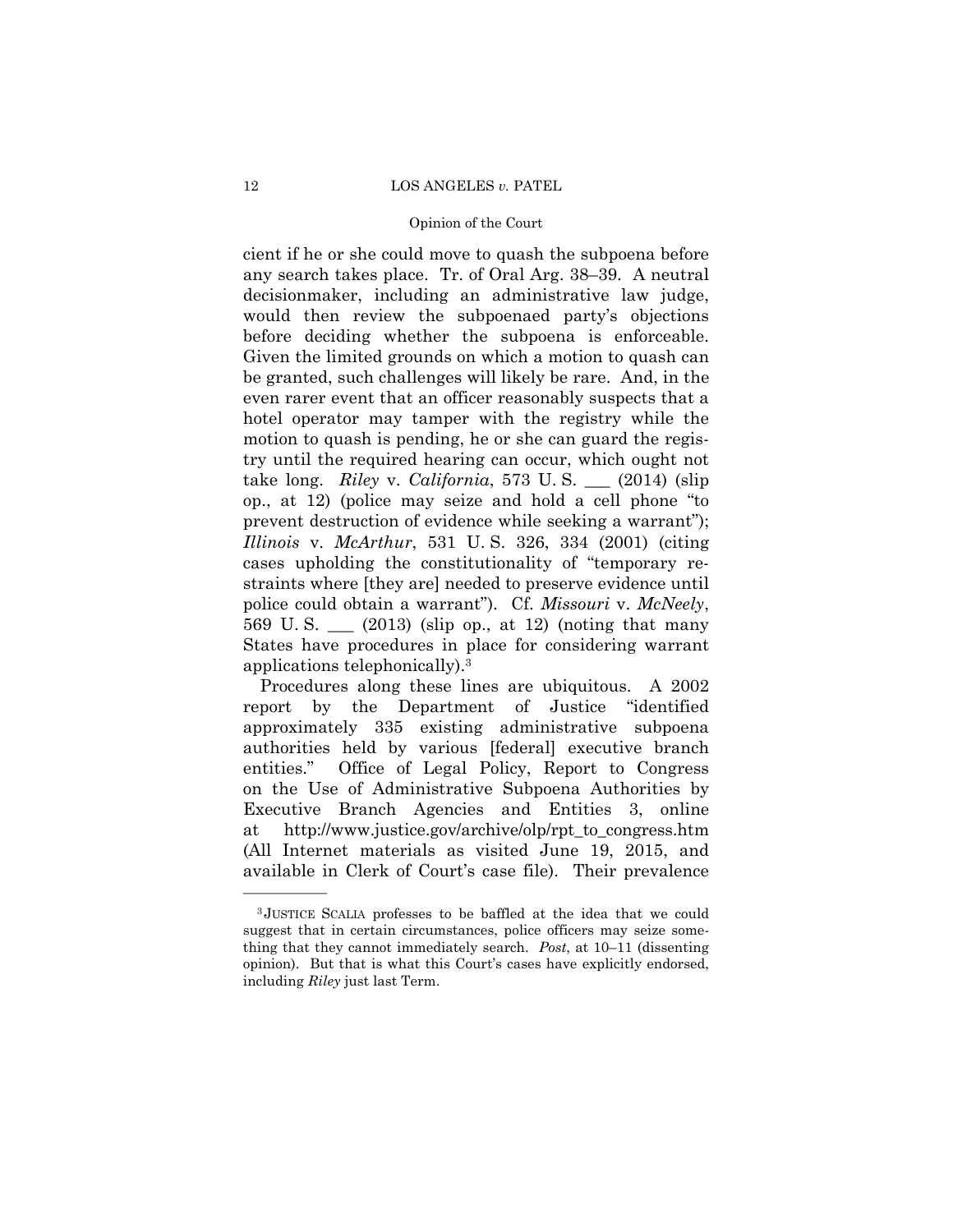confirms what common sense alone would otherwise lead us to conclude: In most contexts, business owners can be afforded at least an opportunity to contest an administrative search's propriety without unduly compromising the government's ability to achieve its regulatory aims.

Of course administrative subpoenas are only one way in which an opportunity for precompliance review can be made available. But whatever the precise form, the availability of precompliance review alters the dynamic between the officer and the hotel to be searched, and reduces the risk that officers will use these administrative searches as a pretext to harass business owners.

 circumstances.4 Finally, we underscore the narrow nature of our holding. Respondents have not challenged and nothing in our opinion calls into question those parts of §41.49 that require hotel operators to maintain guest registries containing certain information. And, even absent legislative action to create a procedure along the lines discussed above, see *supra,* at 11, police will not be prevented from obtaining access to these documents. As they often do, hotel operators remain free to consent to searches of their registries and police can compel them to turn them over if they have a proper administrative warrant—including one that was issued *ex parte*—or if some other exception to the warrant requirement applies, including exigent

——————

Rather than arguing that  $\S41.49(3)(a)$  is constitutional

<sup>4</sup> In suggesting that our holding today will somehow impede law enforcement from achieving its important aims, JUSTICE SCALIA relies on instances where hotels were used as "prisons for migrants smuggled across the border and held for ransom" or as "rendezvous sites where child sex workers meet their clients on threat of violence from their procurers." See *post*, at 2. It is hard to imagine circumstances more exigent than these.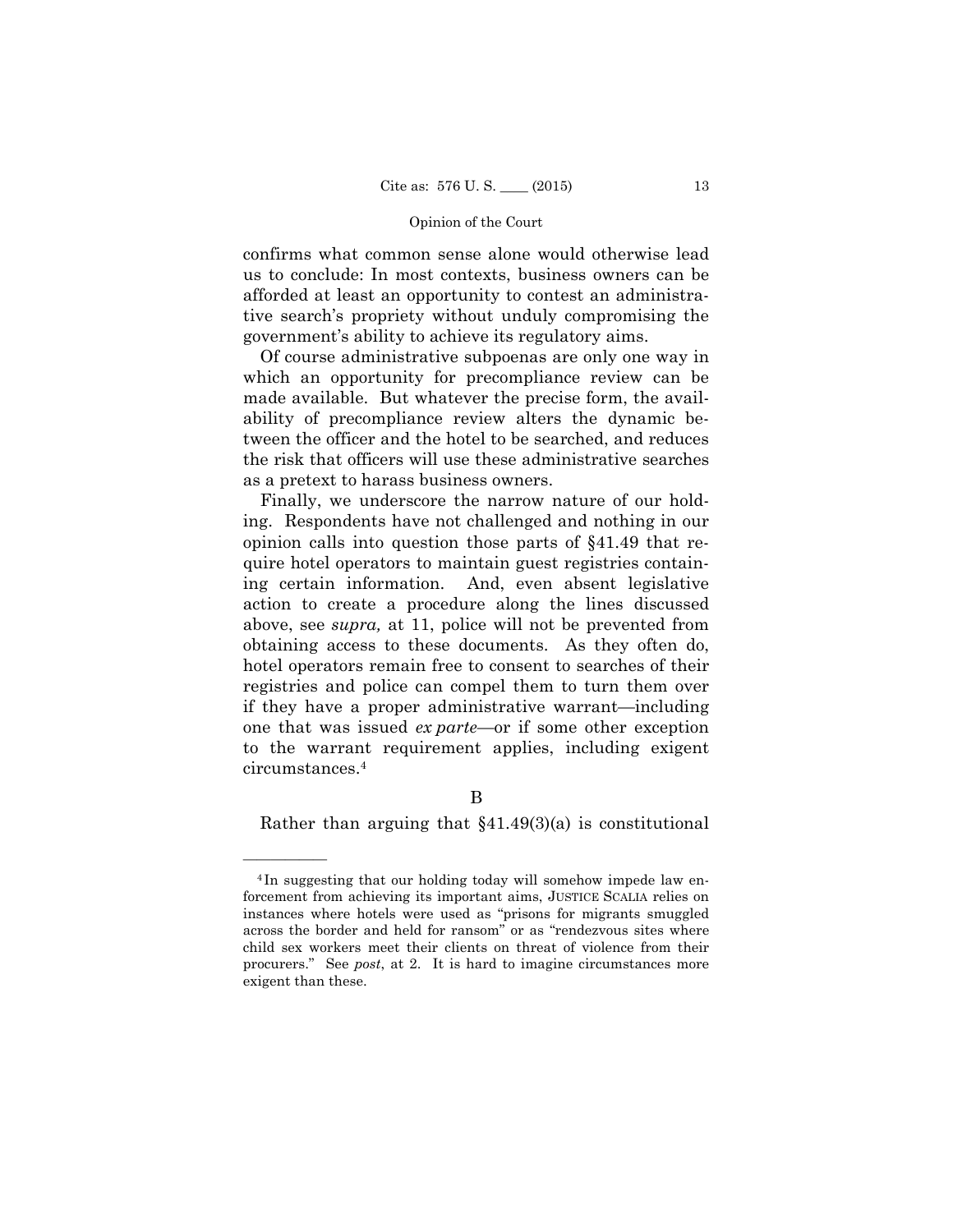under the general administrative search doctrine, the City and JUSTICE SCALIA contend that hotels are "closely regulated," and that the ordinance is facially valid under the more relaxed standard that applies to searches of this category of businesses. Brief for Petitioner 28–47; *post,* at 5. They are wrong on both counts.

 oversight that no reasonable expectation of privacy . . . Over the past 45 years, the Court has identified only four industries that "have such a history of government could exist for a proprietor over the stock of such an enterprise," *Barlow's, Inc.,* 436 U. S., 313. Simply listing these industries refutes petitioner's argument that hotels should be counted among them. Unlike liquor sales, *Colonnade Catering Corp*. v. *United States*, 397 U. S. 72 (1970), firearms dealing, *United States* v. *Biswell*, 406 U. S. 311, 311–312 (1972), mining, *Donovan* v. *Dewey*, 452 U. S. 594 (1981), or running an automobile junkyard, *New York* v. *Burger*, 482 U. S. 691 (1987), nothing inherent in the operation of hotels poses a clear and significant risk to the public welfare. See, *e.g., id.,* at 709 ("Automobile junkyards and vehicle dismantlers provide the major market for stolen vehicles and vehicle parts"); *Dewey*, 452 U. S., at 602 (describing the mining industry as "among the most hazardous in the country").5

Moreover, "[t]he clear import of our cases is that the closely regulated industry . . . is the exception." *Barlow's, Inc.*, 436 U.S., at 313. To classify hotels as pervasively regulated would permit what has always been a narrow exception to swallow the rule. The City wisely refrains from arguing that §41.49 itself renders hotels closely regulated. Nor do any of the other regulations on which

 gree of risk rings hollow. See *post*, at 1, 14. Hotels—like practically all 5 JUSTICE SCALIA's effort to depict hotels as raising a comparable decommercial premises or services—can be put to use for nefarious ends. But unlike the industries that the Court has found to be closely regulated, hotels are not intrinsically dangerous.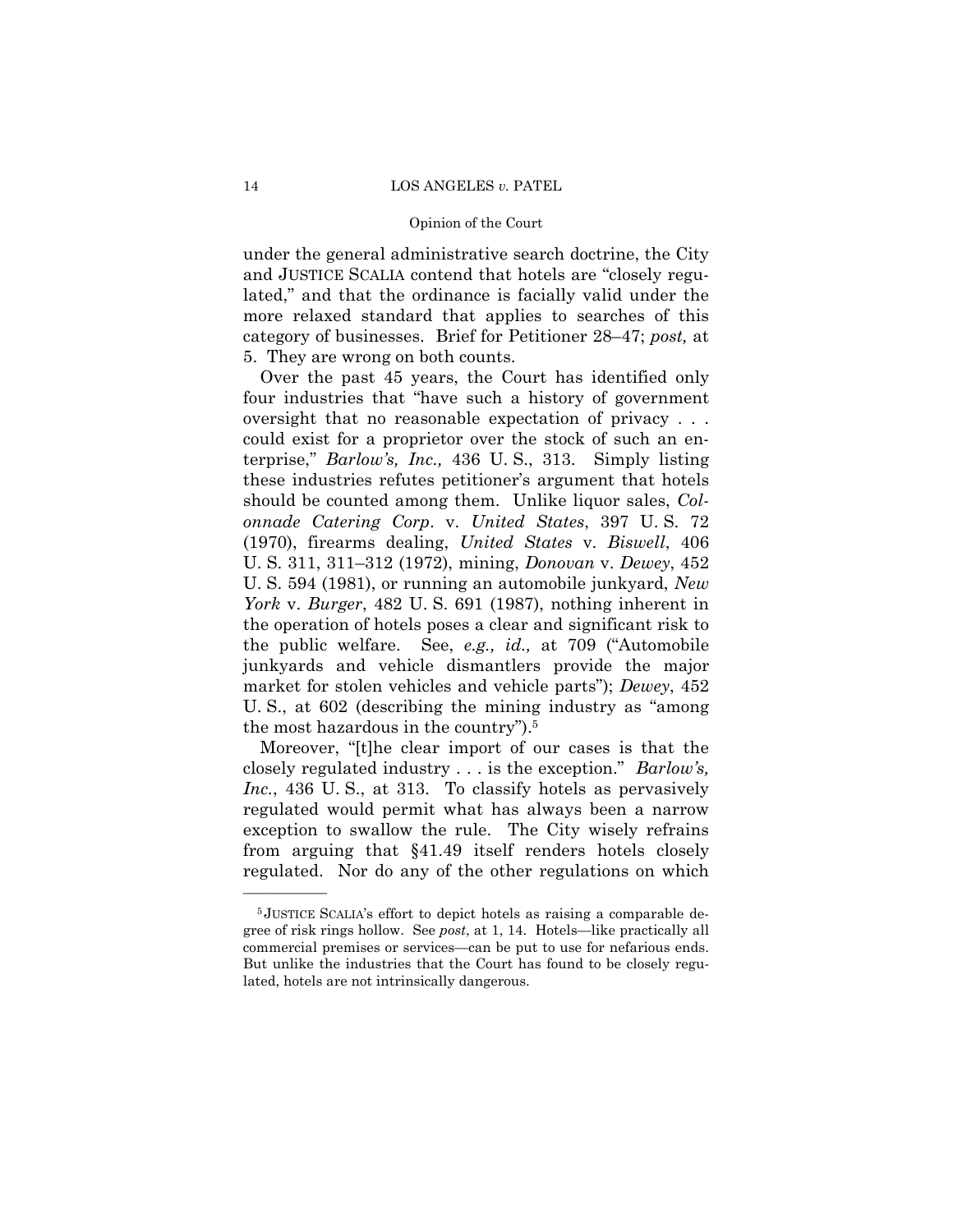*Barlow's, Inc.* 436 U. S., at 314. If such general regulapetitioner and JUSTICE SCALIA rely—regulations requiring hotels to, *inter alia*, maintain a license, collect taxes, conspicuously post their rates, and meet certain sanitary standards—establish a comprehensive scheme of regulation that distinguishes hotels from numerous other businesses. See Brief for Petitioner 33–34 (citing regulations); *post*, at 7 (same). All businesses in Los Angeles need a license to operate. LAMC  $\S$  $21.03(a)$ ,  $21.09(a)$ . While some regulations apply to a smaller set of businesses, see *e.g.* Cal. Code Regs., tit. 25, §40 (2015) (requiring linens to be changed between rental guests), online at http://www.oal.ca.gov/ccr.htm, these can hardly be said to have created a "'comprehensive'" scheme that puts hotel owners on notice that their "'property will be subject to periodic inspections undertaken for specific purposes,'" *Burger*, 482 U. S., at 705, n. 16 (quoting *Dewey*, 452 U. S., at 600). Instead, they are more akin to the widely applicable minimum wage and maximum hour rules that the Court rejected as a basis for deeming "the entirety of American interstate commerce" to be closely regulated in tions were sufficient to invoke the closely regulated industry exception, it would be hard to imagine a type of business that would not qualify. See Brief for Google Inc. as *Amicus Curiae* 16–17; Brief for the Chamber of Commerce of United States of America as *Amicus Curiae* 12–13.

"centuries-old tradition" of warrantless searches of hotels. Petitioner attempts to recast this hodgepodge of regulations as a comprehensive scheme by referring to a Brief for Petitioner 34–36. History is relevant when determining whether an industry is closely regulated. See, *e.g., Burger*, 482 U. S., at 707. The historical record here, however, is not as clear as petitioner suggests. The City and JUSTICE SCALIA principally point to evidence that hotels were treated as public accommodations. Brief for Petitioner 34–36; *post*, at 5–6, and n. 1. For instance, the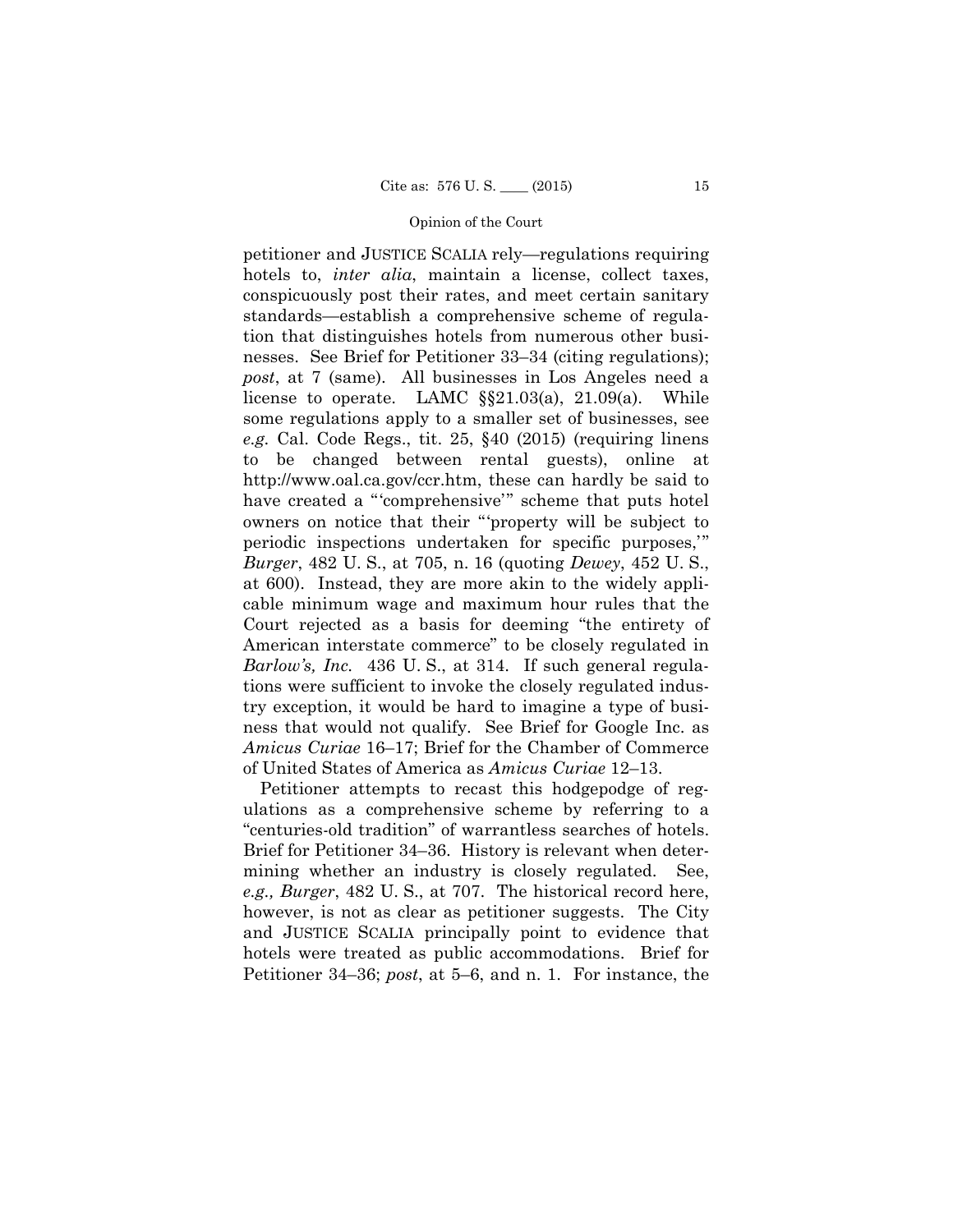#### 16 LOS ANGELES *v.* PATEL

#### Opinion of the Court

Commonwealth of Massachusetts required innkeepers to "'furnish[] . . . suitable provisions and lodging, for the refreshment and entertainment of strangers and travellers, pasturing and stable room, hay and provender . . . for their horses and cattle.'" Brief for Petitioner 35 (quoting An Act For The Due Regulation Of Licensed Houses (1786), reprinted in Acts and Laws of the Commonwealth of Massachusetts 209 (1893)). But laws obligating inns to provide suitable lodging to all paying guests are not the same as laws subjecting inns to warrantless searches. Petitioner also asserts that "[f]or a long time, [hotel] owners left their registers open to widespread inspection." Brief for Petitioner 51. Setting aside that modern hotel registries contain sensitive information, such as driver's licenses and credit card numbers for which there is no historic analog, the fact that some hotels chose to make registries accessible to the public has little bearing on whether government authorities could have viewed these documents on demand without a hotel's consent.

criteria to be reasonable under the Fourth Amendment: Even if we were to find that hotels are pervasively regulated, §41.49 would need to satisfy three additional (1) "[T]here must be a 'substantial' government interest that informs the regulatory scheme pursuant to which the inspection is made"; (2) "the warrantless inspections must be 'necessary' to further [the] regulatory scheme"; and (3) "the statute's inspection program, in terms of the certainty and regularity of its application, [must] provid[e] a constitutionally adequate substitute for a warrant." *Burger*, 482 U. S., at 702–703 (internal quotation marks omitted). We assume petitioner's interest in ensuring that hotels maintain accurate and complete registries might fulfill the first of these requirements, but conclude that §41.49 fails the second and third prongs of this test.

The City claims that affording hotel operators any opportunity for precompliance review would fatally under-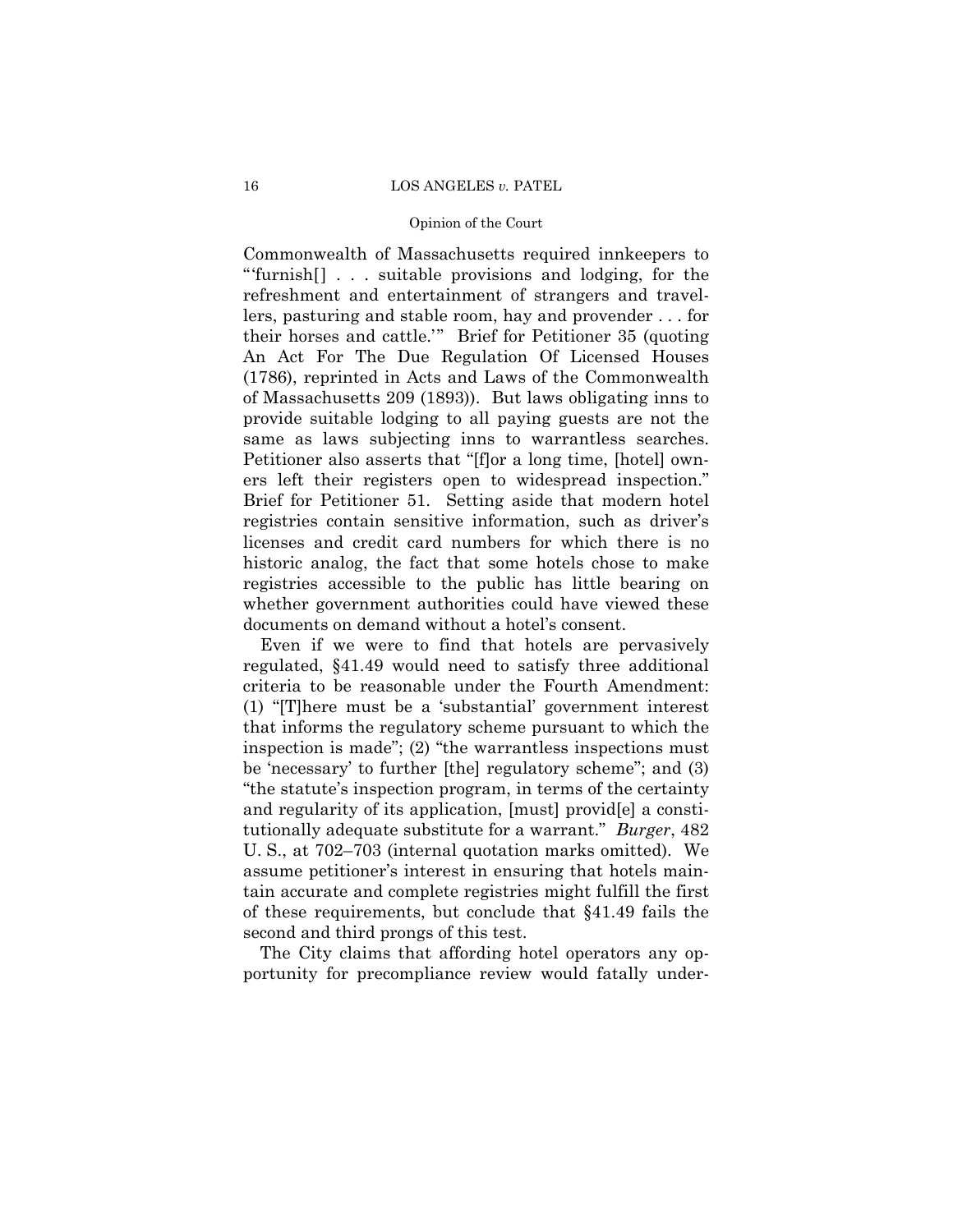mine the scheme's efficacy by giving operators a chance to falsify their records. Brief for Petitioner 41–42. The Court has previously rejected this exact argument, which could be made regarding any recordkeeping requirement. See *Barlow's*, *Inc*., 436 U. S., at 320 ("[It is not] apparent why the advantages of surprise would be lost if, after being refused entry, procedures were available for the [Labor] Secretary to seek an *ex parte* warrant to reappear at the premises without further notice to the establishment being inspected"); cf. *Lone Steer*, 464 U. S., at 411, 415 (affirming use of administrative subpoena which provided an opportunity for precompliance review as a means for obtaining "payroll and sales records"). We see no reason to accept it here.

As explained above, nothing in our decision today precludes an officer from conducting a surprise inspection by obtaining an *ex parte* warrant or, where an officer reasonably suspects the registry would be altered, from guarding the registry pending a hearing on a motion to quash. See *Barlow's, Inc.*, 436 U. S., at 319–321; *Riley*, 573 U. S., at \_\_\_ (slip op., at 12). JUSTICE SCALIA's claim that these procedures will prove unworkable given the large number of hotels in Los Angeles is a red herring. See *post*, at 11. While there are approximately 2,000 hotels in Los Angeles, *ibid*., there is no basis to believe that resort to such measures will be needed to conduct spot checks in the vast majority of them. See *supra,* at 11.

Section 41.49 is also constitutionally deficient under the "certainty and regularity" prong of the closely regulated industries test because it fails sufficiently to constrain police officers' discretion as to which hotels to search and under what circumstances. While the Court has upheld inspection schemes of closely regulated industries that called for searches at least four times a year, *Dewey*, 452 U. S., at 604, or on a "regular basis," *Burger*, 482 U. S., at 711, §41.49 imposes no comparable standard.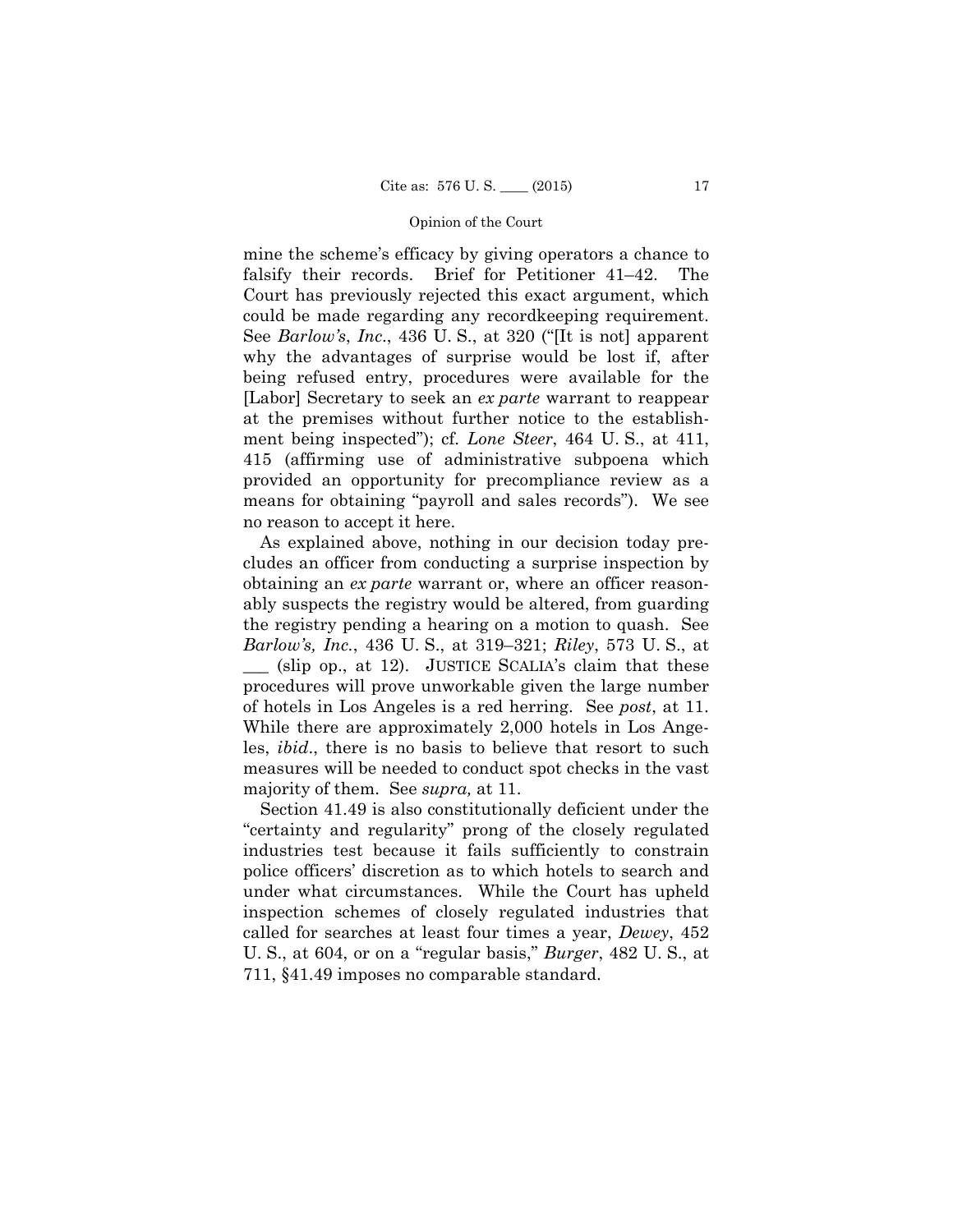\* \* \*

For the foregoing reasons, we agree with the Ninth Circuit that §41.49(3)(a) is facially invalid insofar as it fails to provide any opportunity for precompliance review before a hotel must give its guest registry to the police for inspection. Accordingly, the judgment of the Ninth Circuit is affirmed.

*It is so ordered.*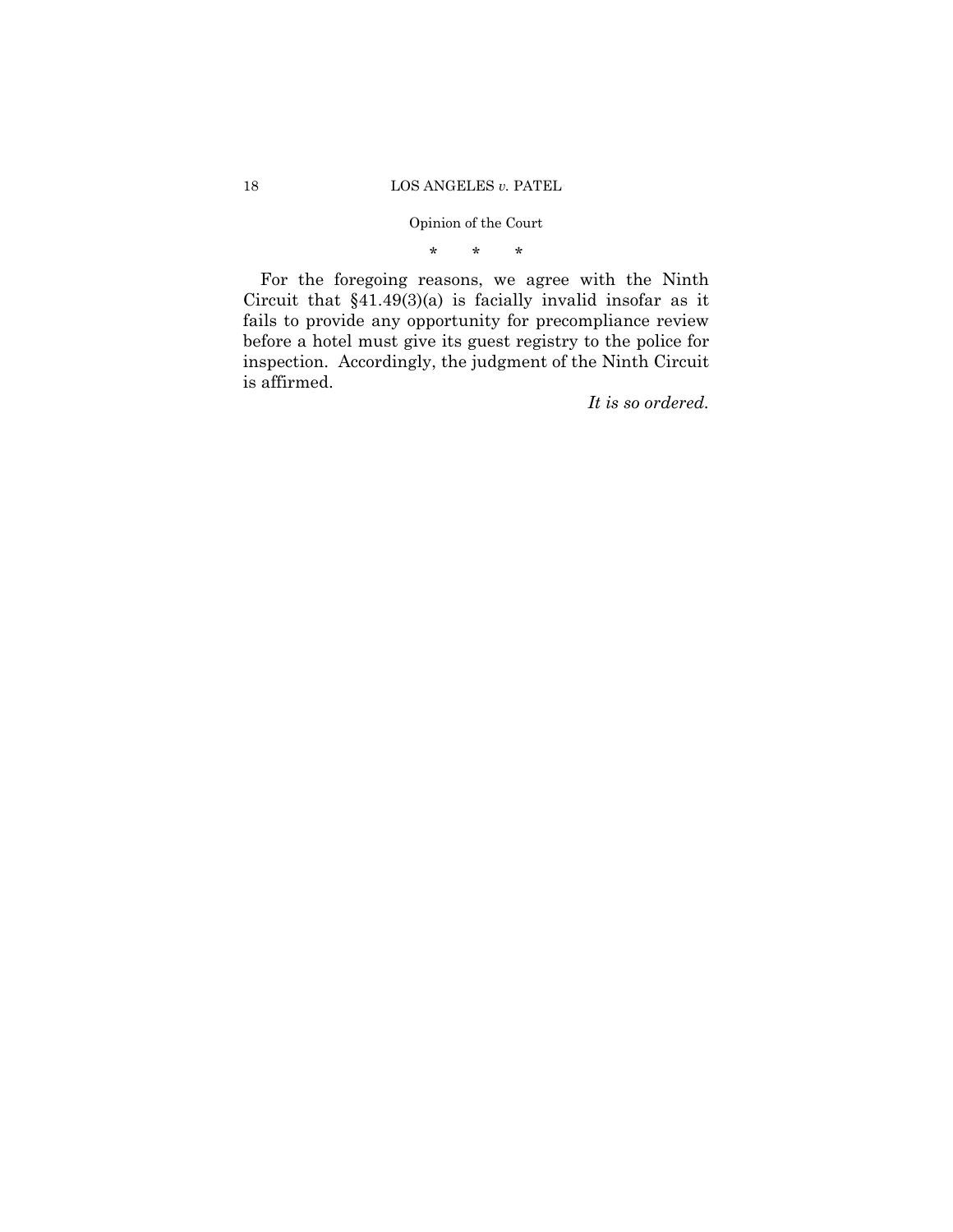### $\frac{1}{2}$  ,  $\frac{1}{2}$  ,  $\frac{1}{2}$  ,  $\frac{1}{2}$  ,  $\frac{1}{2}$  ,  $\frac{1}{2}$  ,  $\frac{1}{2}$ **SUPREME COURT OF THE UNITED STATES**

#### $\frac{1}{2}$  ,  $\frac{1}{2}$  ,  $\frac{1}{2}$  ,  $\frac{1}{2}$  ,  $\frac{1}{2}$  ,  $\frac{1}{2}$ No. 13–1175

# CITY OF LOS ANGELES, CALIFORNIA, PETITIONER *v.* NARANJIBHAI PATEL, ET AL.

# ON WRIT OF CERTIORARI TO THE UNITED STATES COURT OF APPEALS FOR THE NINTH CIRCUIT

[June 22, 2015]

JUSTICE SCALIA, with whom THE CHIEF JUSTICE and JUSTICE THOMAS join, dissenting.

The city of Los Angeles, like many jurisdictions across the country, has a law that requires motels, hotels, and other places of overnight accommodation (hereinafter motels) to keep a register containing specified information about their guests. Los Angeles Municipal Code (LAMC) §41.49(2) (2015). The purpose of this recordkeeping requirement is to deter criminal conduct, on the theory that criminals will be unwilling to carry on illicit activities in motel rooms if they must provide identifying information at check-in. Because this deterrent effect will only be accomplished if motels actually do require guests to provide the required information, the ordinance also authorizes police to conduct random spot checks of motels' guest registers to ensure that they are properly maintained. §41.49(3). The ordinance limits these spot checks to the four corners of the register, and does not authorize police to enter any nonpublic area of the motel. To the extent possible, police must conduct these spot checks at times that will minimize any disruption to a motel's business.

The parties do not dispute the governmental interests at stake. Motels not only provide housing to vulnerable transient populations, they are also a particularly attractive site for criminal activity ranging from drug dealing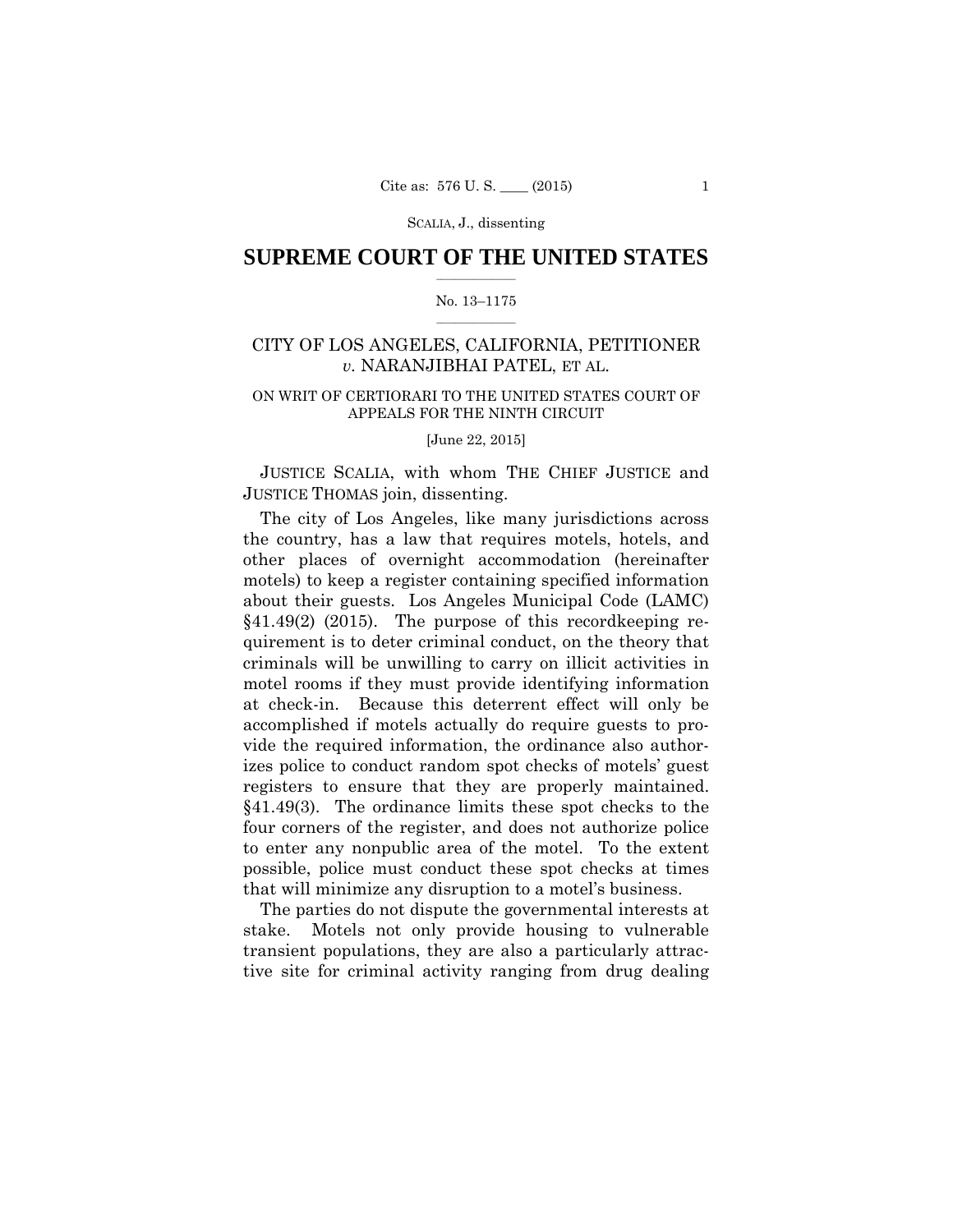and prostitution to human trafficking. Offering privacy and anonymity on the cheap, they have been employed as prisons for migrants smuggled across the border and held for ransom, see Sanchez, Immigrant Smugglers Become More Ruthless, Washington Post, June 28, 2004, p. A3; Wagner, Human Smuggling, Arizona Republic, July 23, 2006, p. A1, and rendezvous sites where child sex workers meet their clients on threat of violence from their procurers.

Nevertheless, the Court today concludes that Los Angeles's ordinance is "unreasonable" inasmuch as it permits police to flip through a guest register to ensure it is being filled out without first providing an opportunity for the motel operator to seek judicial review. Because I believe that such a limited inspection of a guest register is eminently reasonable under the circumstances presented, I dissent.

I

I assume that respondents may bring a facial challenge to the City's ordinance under the Fourth Amendment. Even so, their claim must fail because, as discussed *infra*, the law is constitutional in most, if not all, of its applications. See *United States* v. *Salerno*, 481 U. S. 739, 751 (1987). But because the Court discusses the propriety of a facial challenge at some length, I offer a few thoughts.

Article III limits our jurisdiction to "Cases" and "Controversies." Accordingly, "[f]ederal courts may not 'decide questions that cannot affect the rights of litigants in the case before them' or give 'opinion[s] advising what the law would be upon a hypothetical state of facts.'" *Chafin* v. *Chafin*, 568 U.S. \_\_, \_\_ (2013) (slip op., at 5). To be sure, the *reasoning* of a decision may suggest that there is no permissible application of a particular statute, *Chicago*  v. *Morales,* 527 U. S. 41, 77 (1999) (SCALIA, J., dissenting), and under the doctrine of *stare decisis*, this reasoning—to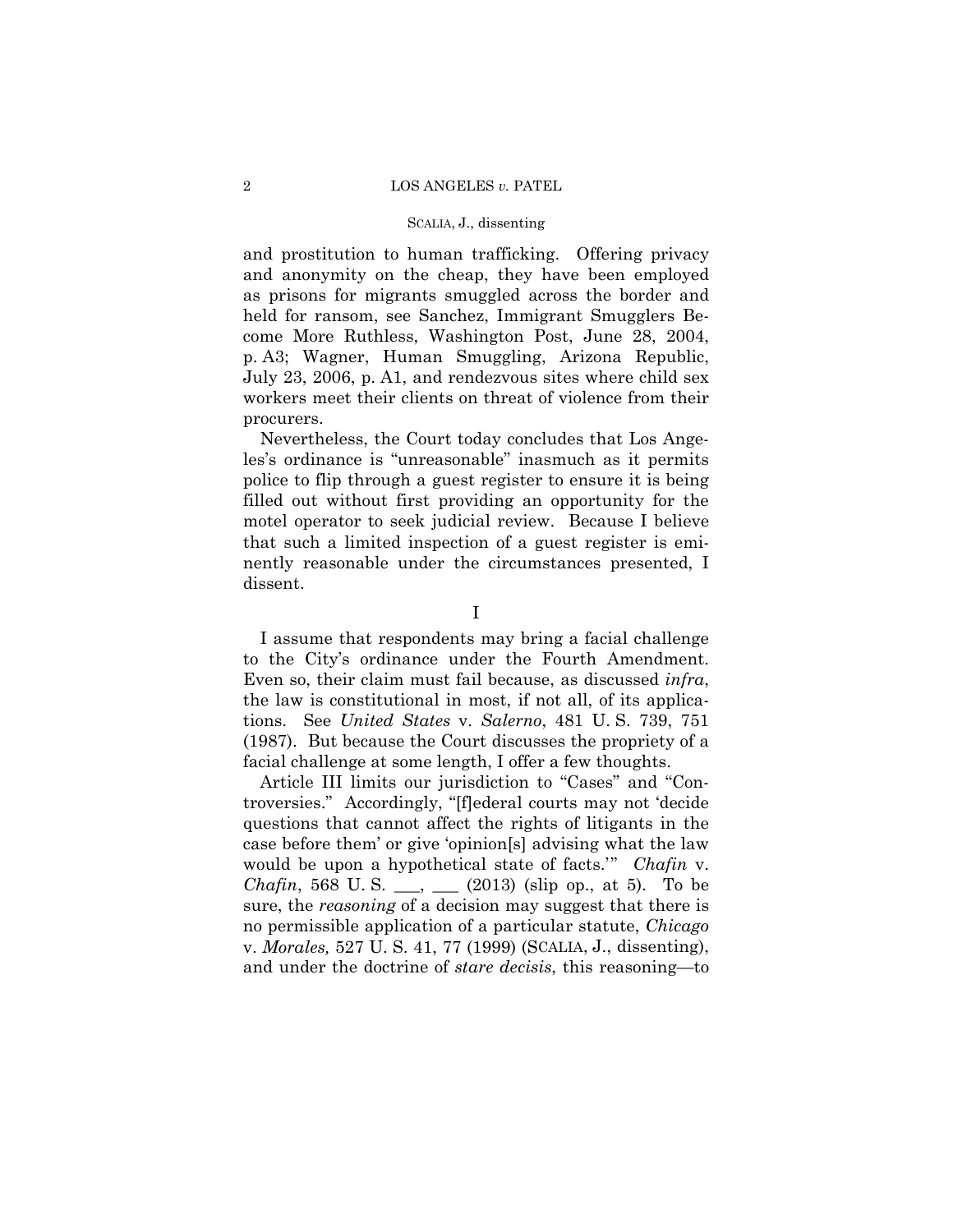the extent that it is necessary to the holding—will be binding in all future cases. But in this sense, the facial invalidation of a statute is a logical consequence of the Court's opinion, not the immediate effect of its judgment. Although we have at times described our holdings as invalidating a law, it is always the application of a law, rather than the law itself, that is before us.

The upshot is that the effect of a given case is a function not of the plaintiff 's characterization of his challenge, but the narrowness or breadth of the ground that the Court relies upon in disposing of it. If a plaintiff elects not to present any case-specific facts in support of a claim that a law is unconstitutional—as is the case here—he will limit the grounds on which a Court may find for him to highly abstract rules that would have broad application in future cases. The decision to do this might be a poor strategic move, especially in a Fourth Amendment case, where the reasonableness of a search is a highly factbound question and general, abstract rules are hard to come by. Cf. *Sibron* v. *New York*, 392 U. S. 40, 59 (1968). But even had the plaintiffs in this case presented voluminous facts in a self-styled as-applied challenge, nothing would force this Court to rely upon those facts rather than the broader principle that the Court has chosen to rely upon. I see no reason why a plaintiff 's self-description of his challenge as facial would provide an independent reason to reject it unless we were to delegate to litigants our duty to say what the law is.

# II

The Fourth Amendment provides, in relevant part, that "[t]he right of the people to be secure in their persons, houses, papers, and effects, against unreasonable searches and seizures, shall not be violated, and no Warrants shall issue, but upon probable cause." Grammatically, the two clauses of the Amendment seem to be independent—and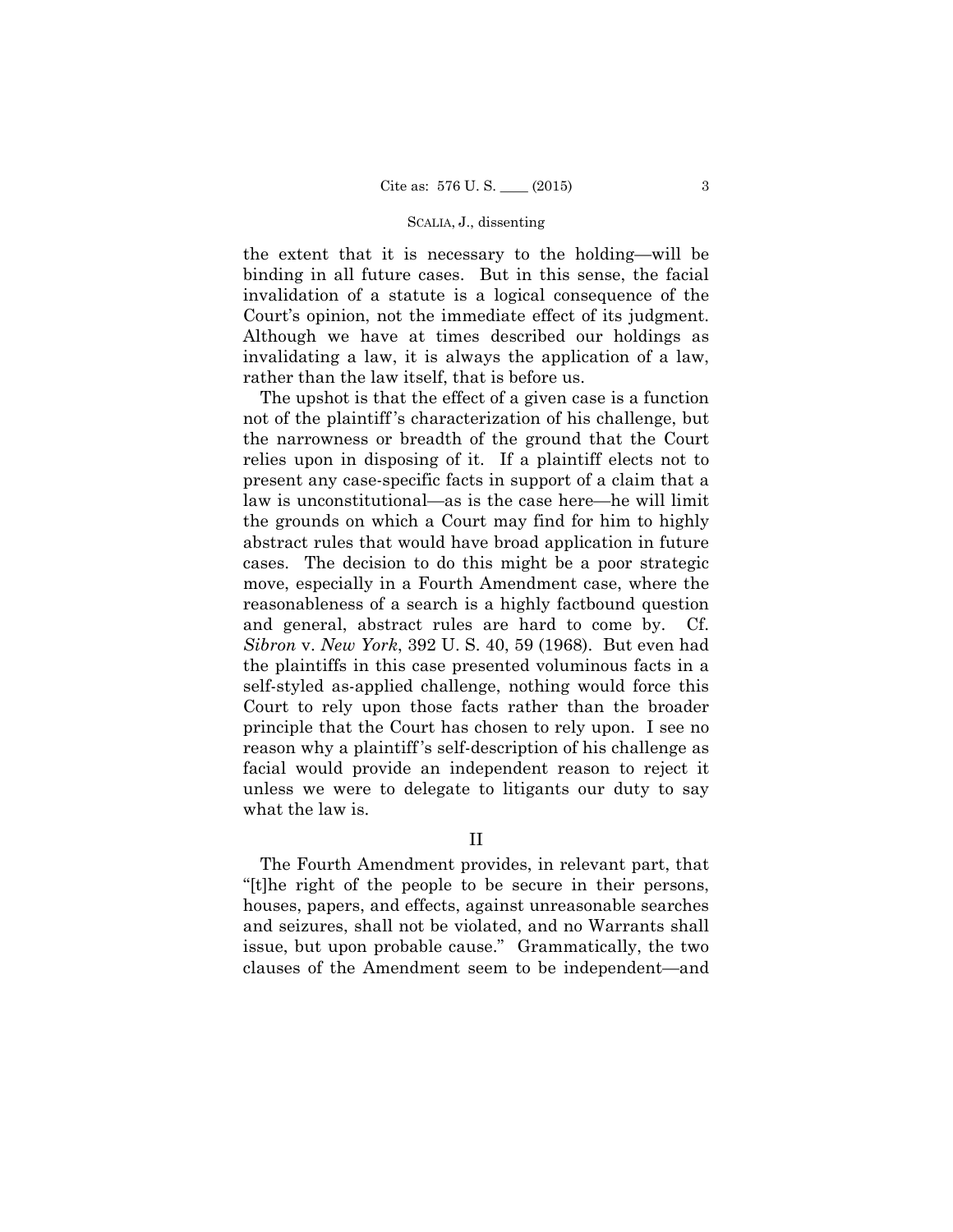directed at entirely different actors. The former tells the executive what it must do when it conducts a search, and the latter tells the judiciary what it must do when it issues a search warrant. But in an effort to guide courts in applying the Search-and-Seizure Clause's indeterminate reasonableness standard, and to maintain coherence in our case law, we have used the Warrant Clause as a guidepost for assessing the reasonableness of a search, and have erected a framework of presumptions applicable to broad categories of searches conducted by executive officials. Our case law has repeatedly recognized, however, that these are mere presumptions, and the only constitutional *requirement* is that a search be reasonable.

When, for example, a search is conducted to enforce an administrative regime rather than to investigate criminal wrongdoing, we have been willing to modify the probablecause standard so that a warrant may issue absent individualized suspicion of wrongdoing. Thus, our cases say a warrant may issue to inspect a structure for fire-code violations on the basis of such factors as the passage of time, the nature of the building, and the condition of the neighborhood. *Camara* v. *Municipal Court of City and County of San Francisco,* 387 U. S. 523, 538–539 (1967). As we recognized in that case, "reasonableness is still the ultimate standard. If a valid public interest justifies the intrusion contemplated, then there is probable cause to issue a suitably restricted search warrant." *Id.*, at 539. And precisely "because the ultimate touchstone of the Fourth Amendment is 'reasonableness,'" even the presumption that the search of a home without a warrant is unreasonable "is subject to certain exceptions." *Brigham City* v. *Stuart*, 547 U. S. 398, 403 (2006).

One exception to normal warrant requirements applies to searches of closely regulated businesses. "[W]hen an entrepreneur embarks upon such a business, he has voluntarily chosen to subject himself to a full arsenal of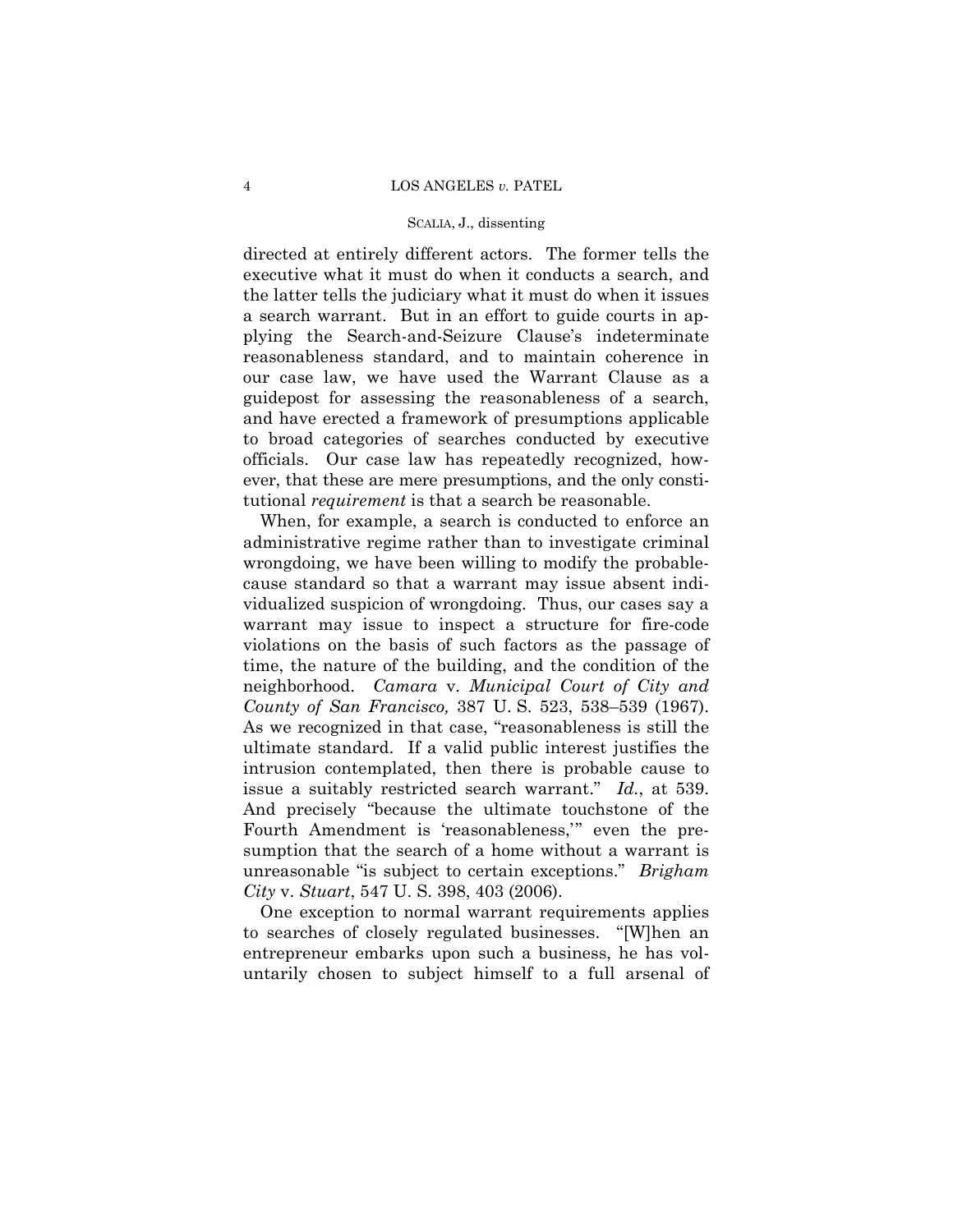governmental regulation," and so a warrantless search to enforce those regulations is not unreasonable*. Marshall* v. *Barlow's, Inc.*, 436 U. S. 307, 313 (1978). Recognizing that warrantless searches of closely regulated businesses may nevertheless *become* unreasonable if arbitrarily conducted, we have required laws authorizing such searches to satisfy three criteria: (1) There must be a "'substantial' government interest that informs the regulatory scheme pursuant to which the inspection is made"; (2) "the warrantless inspections must be 'necessary to further [the] regulatory scheme'"; and (3) "'the statute's inspection program, in terms of the certainty and regularity of its application, [must] provid[e] a constitutionally adequate substitute for a warrant.'" *New York* v. *Burger*, 482 U. S. 691, 702–703 (1987).

Los Angeles's ordinance easily meets these standards.

In determining whether a business is closely regulated, this Court has looked to factors including the duration of the regulatory tradition, *id.,* at 705–707, *Colonnade Catering Corp.* v. *United States*, 397 U. S. 72, 75–77 (1970), *Donovan* v. *Dewey*, 452 U. S. 594, 606 (1981); the comprehensiveness of the regulatory regime, *Burger, supra,* at 704–705, *Dewey*, *supra*, at 606; and the imposition of similar regulations by other jurisdictions, *Burger*, *supra,*  at 705. These factors are not talismans, but shed light on the expectation of privacy the owner of a business may reasonably have, which in turn affects the reasonableness of a warrantless search. See *Barlow's*, *supra,* at 313.

Reflecting the unique public role of motels and their commercial forebears, governments have long subjected these businesses to unique public duties, and have established inspection regimes to ensure compliance. As Blackstone observed, "Inns, in particular, being intended for the lodging and receipt of travellers, may be indicted, sup-

A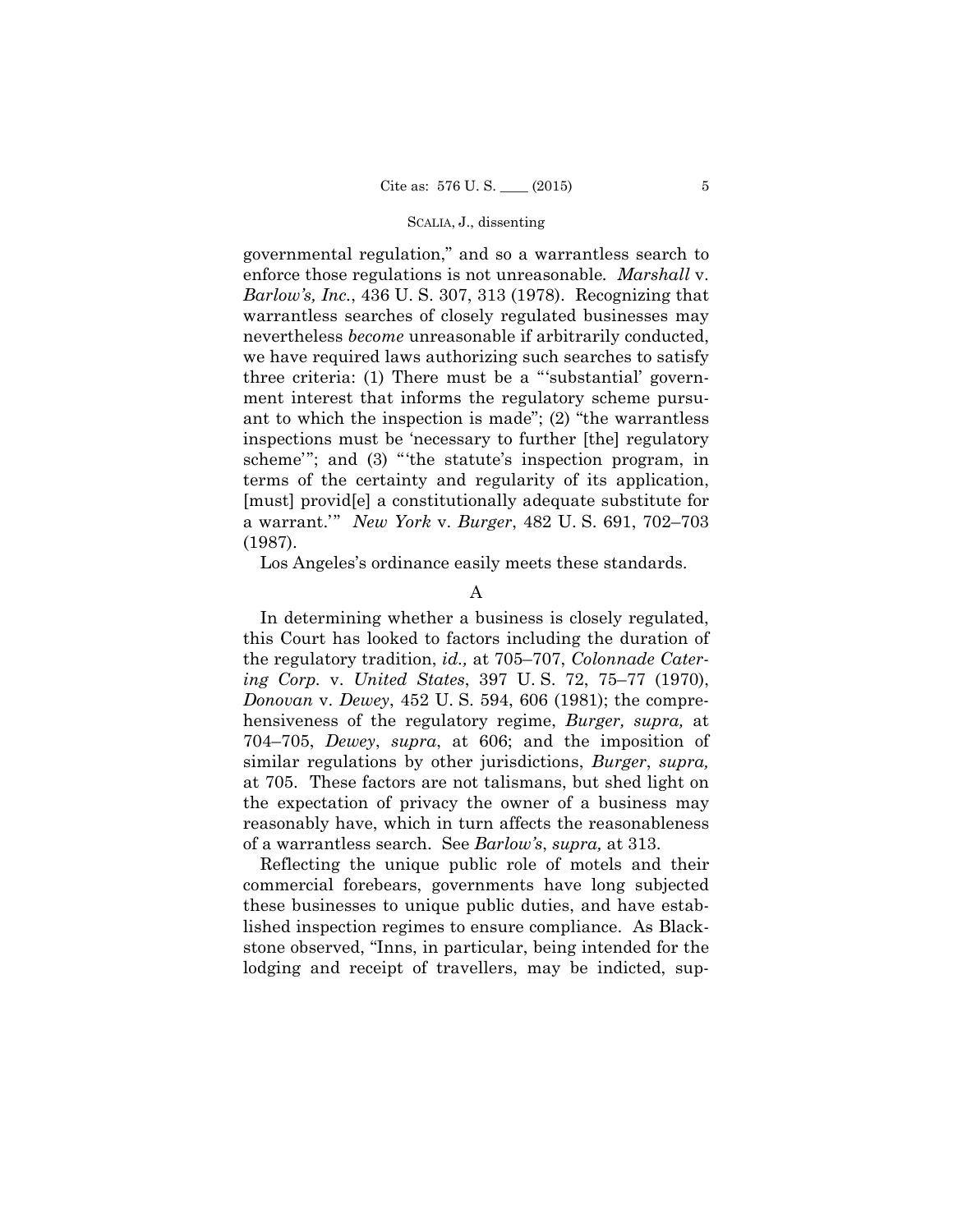pressed, and the inn-keepers fined, if they refuse to entertain a traveller without a very sufficient cause: for thus to frustrate the end of their institution is held to be disorderly behavior." 4 W. Blackstone, Commentaries on the Laws of England 168 (1765). Justice Story similarly recognized "[t]he soundness of the public policy of subjecting particular classes of persons to extraordinary responsibility, in cases where an extraordinary confidence is necessarily reposed in them, and there is an extraordinary temptation to fraud, or danger of plunder." J. Story, Commentaries on the Law of Bailments §464, pp. 487–488 (5th ed. 1851). Accordingly, in addition to the obligation to receive any paying guest, "innkeepers are bound to take, not merely ordinary care, but uncommon care, of the goods, money, and baggage of their guests," *id.,* §470, at 495, as travellers "are obliged to rely almost implicitly on the good faith of innholders, whose education and morals are none of the best, and who might have frequent opportunities of associating with ruffians and pilferers," *id.,* §471, at 498.

These obligations were not merely aspirational. At the time of the founding, searches—indeed, warrantless searches—of inns and similar places of public accommodation were commonplace. For example, although Massachusetts was perhaps the State most protective against government searches, "the state code of 1788 still allowed tithingmen to search public houses of entertainment on every Sabbath without any sort of warrant." W. Cuddihy, Fourth Amendment: Origins and Original Meaning 602– 1791, 743 (2009).1

As this evidence demonstrates, the regulatory tradition governing motels is not only longstanding, but comprehen-

<sup>&</sup>lt;sup>1</sup>As Beale helpfully confirms, "[f] rom the earliest times the fundamental characteristic of an inn has been its public nature. It is a public house, a house of public entertainment, or, as it is legally phrased, a common inn." J. Beale, The Law of Innkeepers and Hotels §11, p. 10 (1906).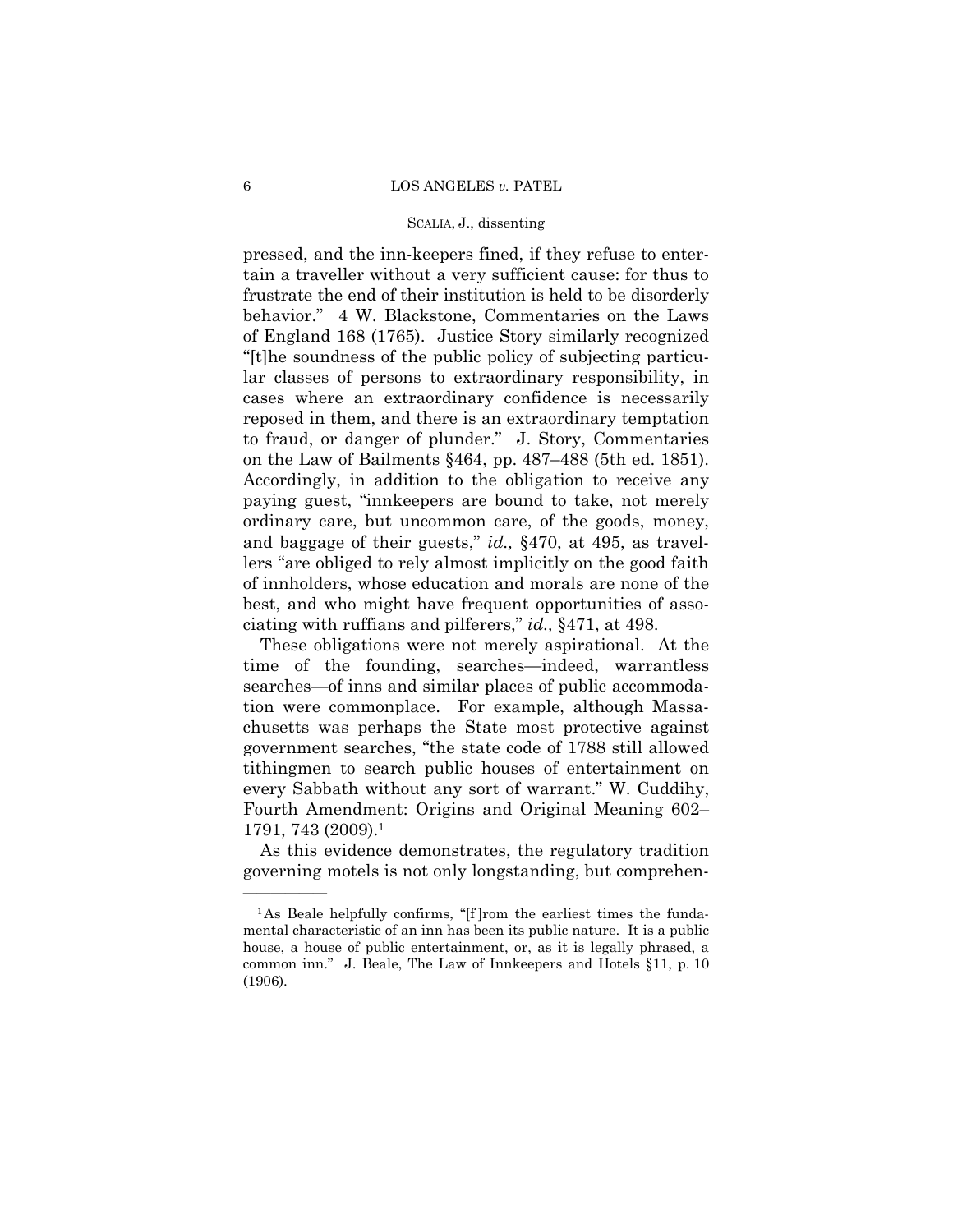with. §§21.7.9, 21.15. It requires all motels to obtain a requires motels to "post in a conspicuous place . . . a sive. And the tradition continues in Los Angeles. The City imposes an occupancy tax upon transients who stay in motels, LAMC §21.7.3, and makes the motel owner responsible for collecting it, §21.7.5. It authorizes city officials "to enter [a motel], free of charge, during business hours" in order to "inspect and examine" them to determine whether these tax provisions have been complied "Transient Occupancy Registration Certificate," which must be displayed on the premises. §21.7.6. State law statement of rate or range of rates by the day for lodging," and forbids any charges in excess of those posted rates. Cal. Civ. Code Ann. §1863 (West 2010). Hotels must change bed linens between guests, Cal. Code Regs., tit. 25, §40 (2015), and they must offer guests the option not to have towels and linens laundered daily, LAMC §121.08. "Multiuse drinking utensils" may be placed in guest rooms only if they are "thoroughly washed and sanitized after each use" and "placed in protective bags." Cal. Code Regs., tit. 17, §30852. And state authorities, like their municipal counterparts, "may at reasonable times enter and inspect any hotels, motels, or other public places" to ensure compliance. §30858.

The regulatory regime at issue here is thus substantially *more* comprehensive than the regulations governing junkyards in *Burger*, where licensing, inventory-recording, and permit-posting requirements were found sufficient to qualify the industry as closely regulated. 482 U. S., at 704–705. The Court's suggestion that these regulations are not sufficiently targeted to motels, and are "akin to . . . minimum wage and maximum hour rules," *ante*, at 15, is simply false. The regulations we have described above reach into the "minutest detail<sup>[s]"</sup> of motel operations, *Barlow's, supra,* at 314*,* and those who enter that business today (like those who have entered it over the centuries)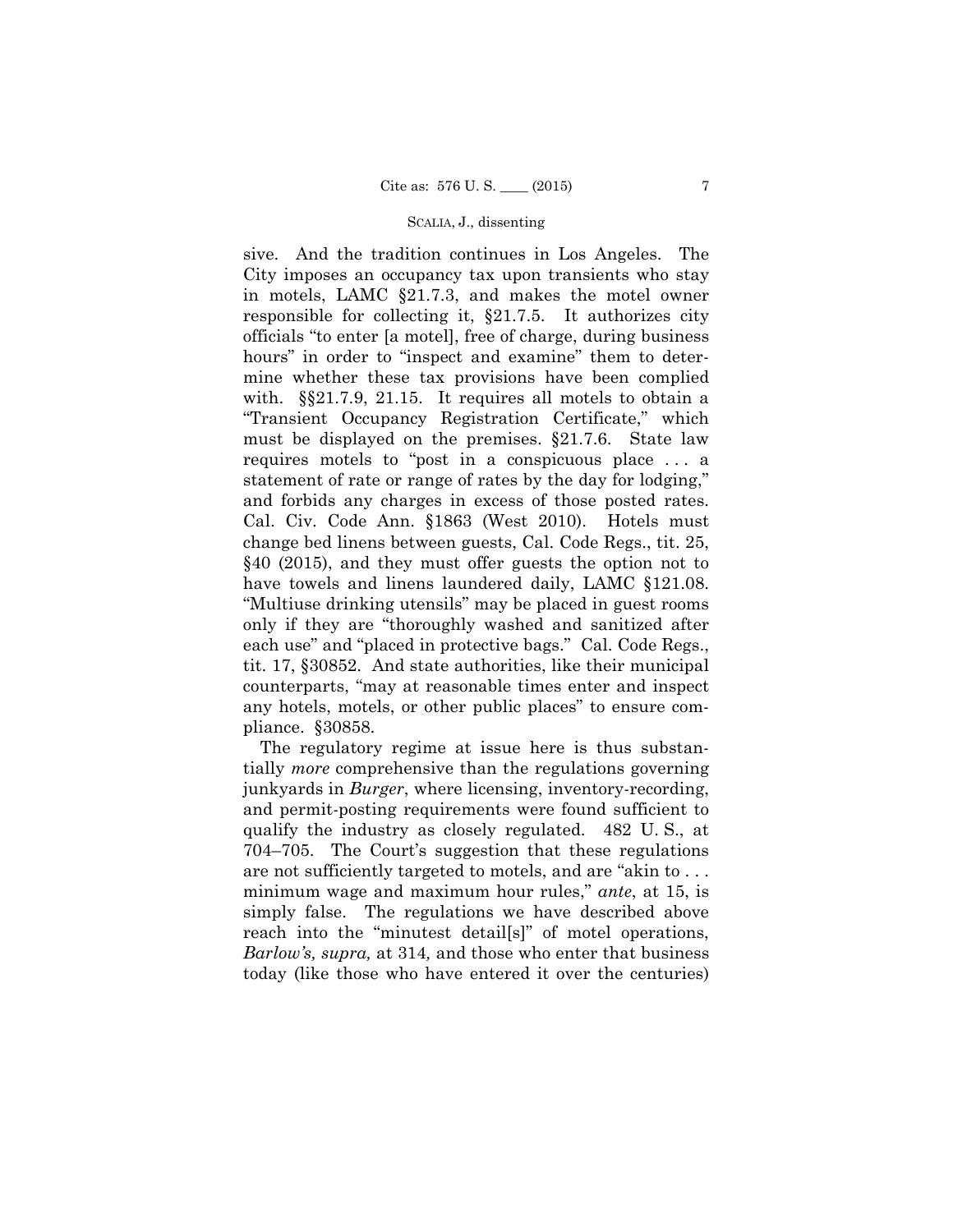do so with an expectation that they will be subjected to especially vigilant governmental oversight.

Finally, this ordinance is not an outlier. The City has pointed us to more than 100 similar register-inspection laws in cities and counties across the country, Brief for Petitioner 36, and n. 3, and that is far from exhaustive. In all, municipalities in at least 41 States have laws similar to Los Angeles's, Brief for National League of Cities et al. as *Amici Curiae* 16–17, and at least 8 States have their own laws authorizing register inspections, Brief for California et al. as *Amici Curiae* 12–13.

This copious evidence is surely enough to establish that "[w]hen a [motel operator] chooses to engage in this pervasively regulated business ... he does so with the knowledge that his business records . . . will be subject to effective inspection." *United States* v. *Biswell*, 406 U. S. 311, 316 (1972). And *that* is the relevant constitutional test—not whether this regulatory superstructure is "the same as laws subjecting inns to warrantless searches," or whether, as an historical matter, government authorities not only required these documents to be kept but permitted them to be viewed on demand without a motel's consent. *Ante,* at 16.

The Court's observation that "[o]ver the past 45 years, the Court has identified only four industries" as closely regulated, *ante*, at 14, is neither here nor there. Since we first concluded in *Colonnade Catering* that warrantless searches of closely regulated businesses are reasonable, we have only identified *one* industry as *not* closely regulated, see *Barlow's,* 436 U. S., at 313–314. The Court's statistic thus tells us more about how this Court exercises its discretionary review than it does about the number of industries that qualify as closely regulated. At the same time, lower courts, which do not have the luxury of picking the cases they hear, have identified many more businesses as closely regulated under the test we have announced: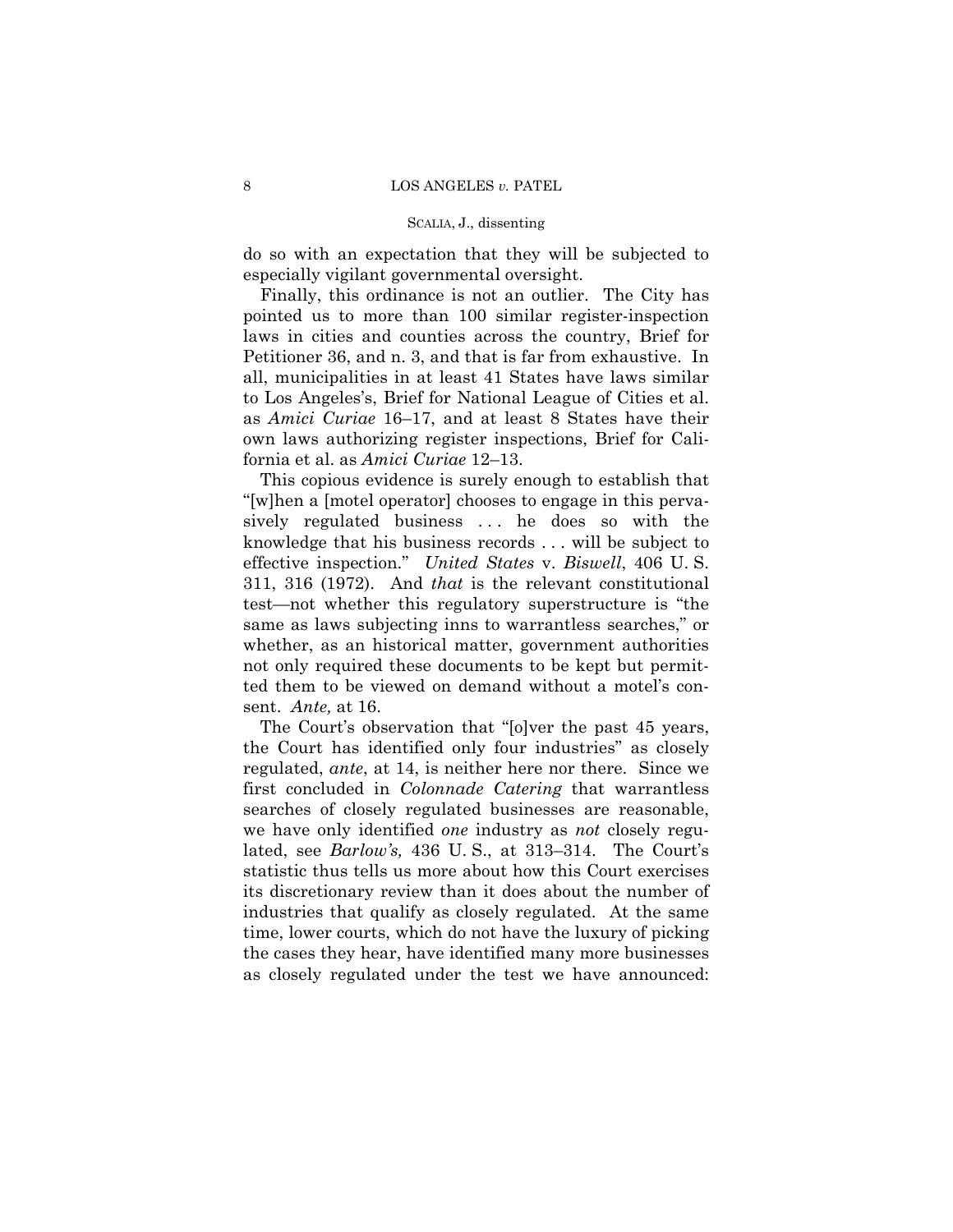pharmacies, *United States* v. *Gonsalves*, 435 F. 3d 64, 67 (CA1 2006); massage parlors, *Pollard* v. *Cockrell*, 578 F. 2d 1002, 1014 (CA5 1978); commercial-fishing operations, *United States* v. *Raub*, 637 F. 2d 1205, 1208–1209 (CA9 1980); day-care facilities, *Rush* v. *Obledo*, 756 F. 2d 713, 720–721 (CA9 1985); nursing homes, *People* v. *Firstenberg*, 92 Cal. App. 3d 570, 578–580, 155 Cal. Rptr. 80, 84–86 (1979); jewelers, *People* v. *Pashigian*, 150 Mich. App. 97, 100–101, 388 N. W. 2d 259, 261–262 (1986) (*per curiam*); barbershops, *Stogner* v. *Kentucky*, 638 F. Supp. 1, 3 (WD Ky. 1985); and yes, even rabbit dealers, *Lesser* v. *Espy*, 34 F. 3d 1301, 1306–1307 (CA7 1994). Like automobile junkyards and catering companies that serve alcohol, many of these businesses are far from "intrinsically dangerous," cf. *ante*, at 14, n. 5. This should come as no surprise. The reason closely regulated industries may be searched without a warrant has nothing to do with the risk of harm they pose; rather, it has to do with the expectations of those who enter such a line of work. See *Barlow's*, *supra,* at 313.

The City's ordinance easily satisfies the remaining *Burger* requirements: It furthers a substantial governmental interest, it is necessary to achieving that interest, and it provides an adequate substitute for a search warrant.

Neither respondents nor the Court question the substantial interest of the City in deterring criminal activity. See Brief for Respondents 34–41; *ante*, at 15. The private pain and public costs imposed by drug dealing, prostitution, and human trafficking are beyond contention, and motels provide an obvious haven for those who trade in human misery.

Warrantless inspections are also necessary to advance this interest. Although the Court acknowledges that law

B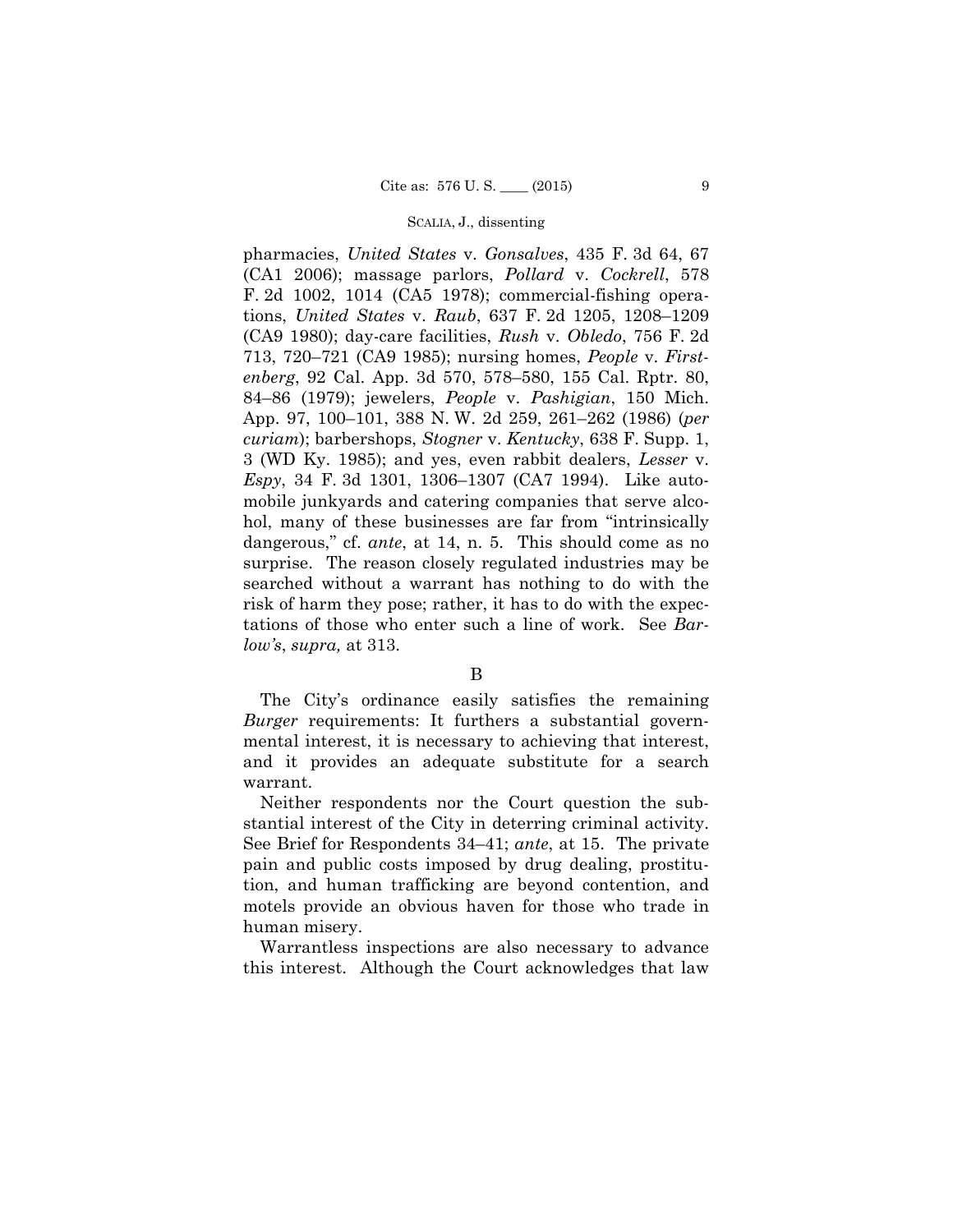enforcement can enter a motel room without a warrant when exigent circumstances exist, see *ante*, at 13, n. 4, the whole reason criminals use motel rooms in the first place is that they offer privacy and secrecy, so that police will never come to discover these exigencies. The recordkeeping requirement, which all parties admit is permissible, therefore operates by *deterring* crime. Criminals, who depend on the anonymity that motels offer, will balk when confronted with a motel's demand that they produce identification. And a motel's evasion of the recordkeeping requirement fosters crime. In San Diego, for example, motel owners were indicted for collaborating with members of the Crips street gang in the prostitution of underage girls; the motel owners "set aside rooms apart from the rest of their legitimate customers where girls and women were housed, charged the gang members/pimps a higher rate for the rooms where 'dates' or 'tricks' took place, and warned the gang members of inquiries by law enforcement." Office of the Attorney General, Cal. Dept. of Justice, The State of Human Trafficking in California 25 (2012). The warrantless inspection requirement provides a necessary incentive for motels to maintain their registers thoroughly and accurately: They never know when law enforcement might drop by to inspect.

Respondents and the Court acknowledge that *inspections* are necessary to achieve the purposes of the recordkeeping regime, but insist that *warrantless* inspections are not. They have to acknowledge, however, that the motel operators who conspire with drug dealers and procurers may demand precompliance judicial review simply as a pretext to buy time for making fraudulent entries in their guest registers. The Court therefore must resort to arguing that warrantless inspections are not "necessary" because other alternatives exist.

The Court suggests that police could obtain an administrative subpoena to search a guest register and, if a motel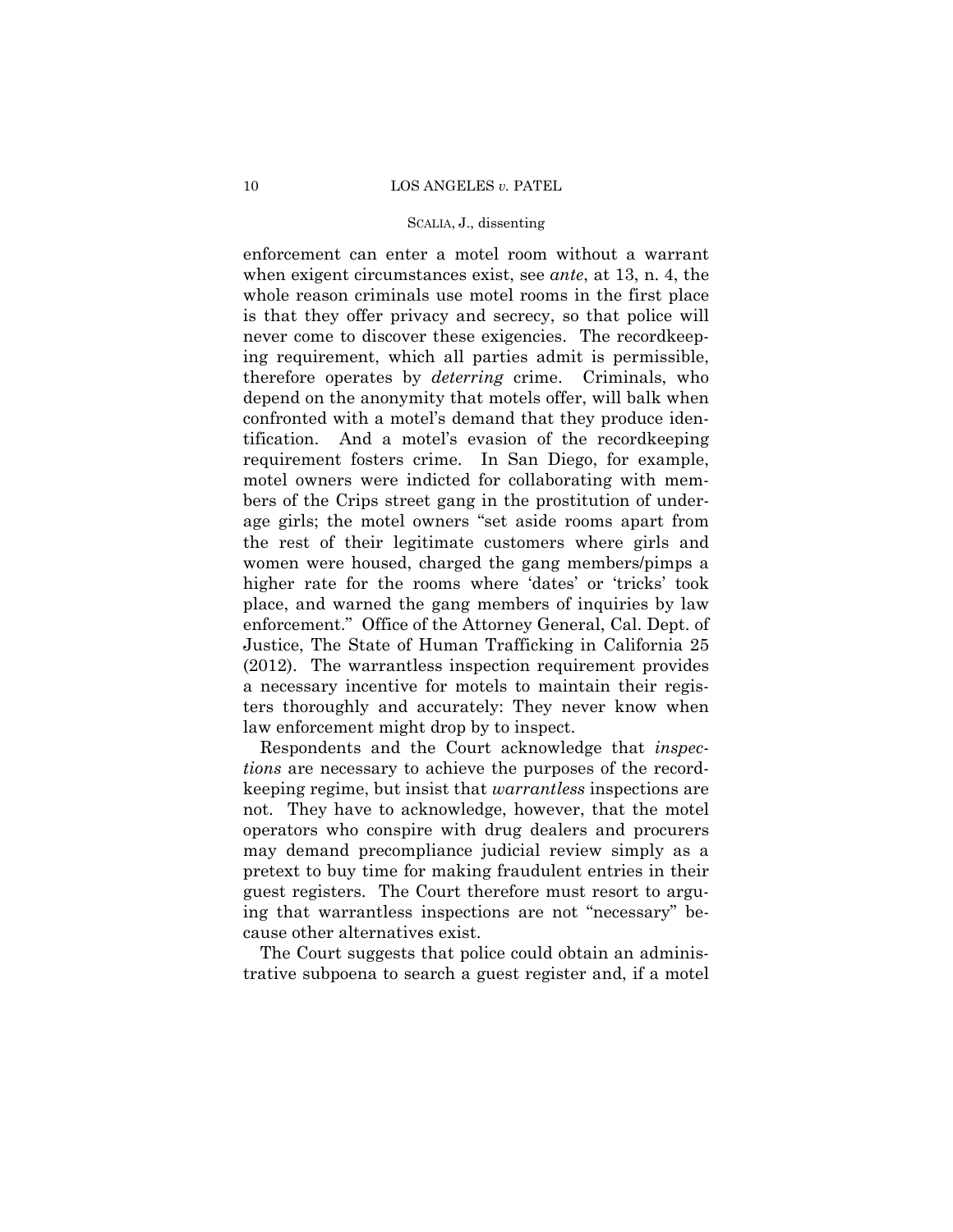moves to quash, the police could "guar[d] the registry pending a hearing" on the motion. *Ante*, at 17. This proposal is equal parts 1984 and Alice in Wonderland. It protects motels from government inspection of their registers by authorizing government agents to seize the registers2 (if "guarding" entails forbidding the register to be moved) or to upset guests by a prolonged police presence at the motel. The Court also notes that police can obtain an *ex parte* warrant before conducting a register inspection. *Ante,* at 17. Presumably such warrants could issue without probable cause of wrongdoing by a particular motel, see *Camara*, 387 U. S., at 535–536; otherwise, this would be no alternative at all. Even so, under this regime police would have to obtain an *ex parte* warrant before *every* inspection. That is because law enforcement would have no way of knowing ahead of time which motels would refuse consent to a search upon request; and if they wait to obtain a warrant until consent is refused, motels will have the opportunity to falsify their guest registers while the police jump through the procedural hoops required to obtain a warrant. It is quite plausible that the costs of this always-get-a-warrant "alternative" would be prohibitive for a police force in one of America's largest cities, juggling numerous law-enforcement priorities, and confronting more than 2,000 motels within its jurisdiction. E. Wallace, K. Pollock, B. Horth, S. Carty, & N. Elyas, Los Angeles Tourism: A Domestic and International Analysis 7 (May 2014 online at http: //www.lachamber.com/clientuploads/Global\_Programs/ WTW/2014/LATourism\_LMU\_May2014.pdf (as visited June 19, 2015, and available in Clerk of Court's

 seize something that they cannot immediately search." *Ante*, at 12, 2We are not at all "baffled at the idea that . . . police officers may n. 3. We are baffled at the idea that anyone would think a seizure of required records less intrusive than a visual inspection.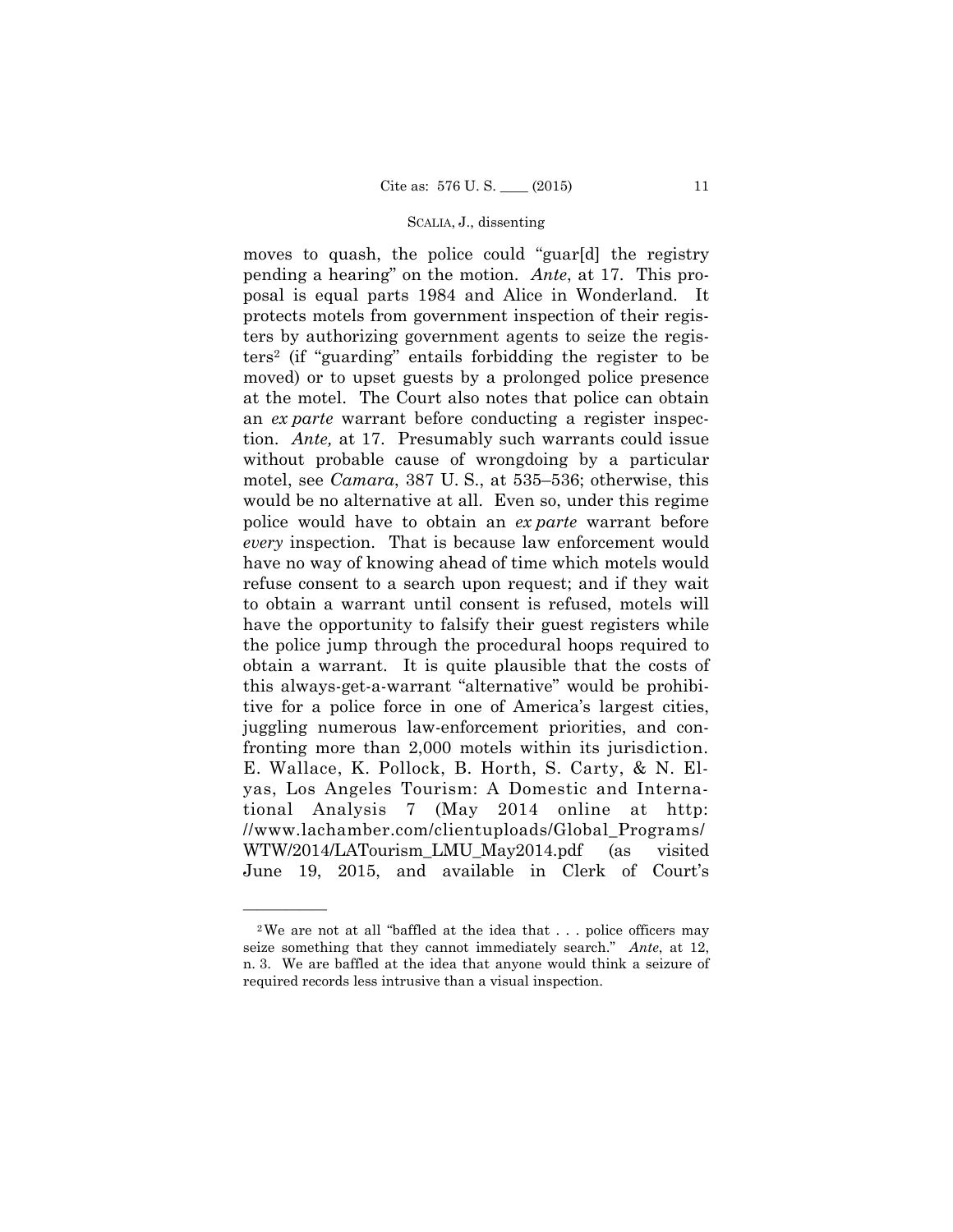case file). To be sure, the fact that obtaining a warrant might be costly will not by itself render a warrantless search reasonable under the Fourth Amendment; but it can render a warrantless search *necessary* in the context of an administrative-search regime governing closely regulated businesses.

But all that discussion is in any case irrelevant. The administrative search need only be reasonable. It is not the burden of Los Angeles to show that there are no less restrictive means of achieving the City's purposes. Sequestration or *ex parte* warrants were *possible* alternatives to the warrantless search regimes approved by this Court in *Colonnade Catering*, *Biswell*, *Dewey*, and *Burger*. By importing a least-restrictive-means test into *Burger*'s Fourth Amendment framework, today's opinion implicitly overrules that entire line of cases.

Finally, the City's ordinance provides an adequate substitute for a warrant. Warrants "advise the owner of the scope and objects of the search, beyond which limits the inspector is not expected to proceed." *Barlow's*, 436 U. S., at 323. Ultimately, they aim to protect against "devolv[ing] almost unbridled discretion upon executive and administrative officers, particularly those in the field, as to when to search and whom to search." *Ibid.* 

Los Angeles's ordinance provides that the guest register must be kept in the guest reception or guest check-in area, or in an adjacent office, and that it "be made available to any officer of the Los Angeles Police Department for inspection. Whenever possible, the inspection shall be conducted at a time and in a manner that minimizes any interference with the operation of the business." LAMC §41.49(3). Nothing in the ordinance authorizes law enforcement to enter a nonpublic part of the motel. Compare this to the statute upheld in *Colonnade Catering*, which provided that "'[t]he Secretary or his delegate may enter, in the daytime, any building or place where any articles or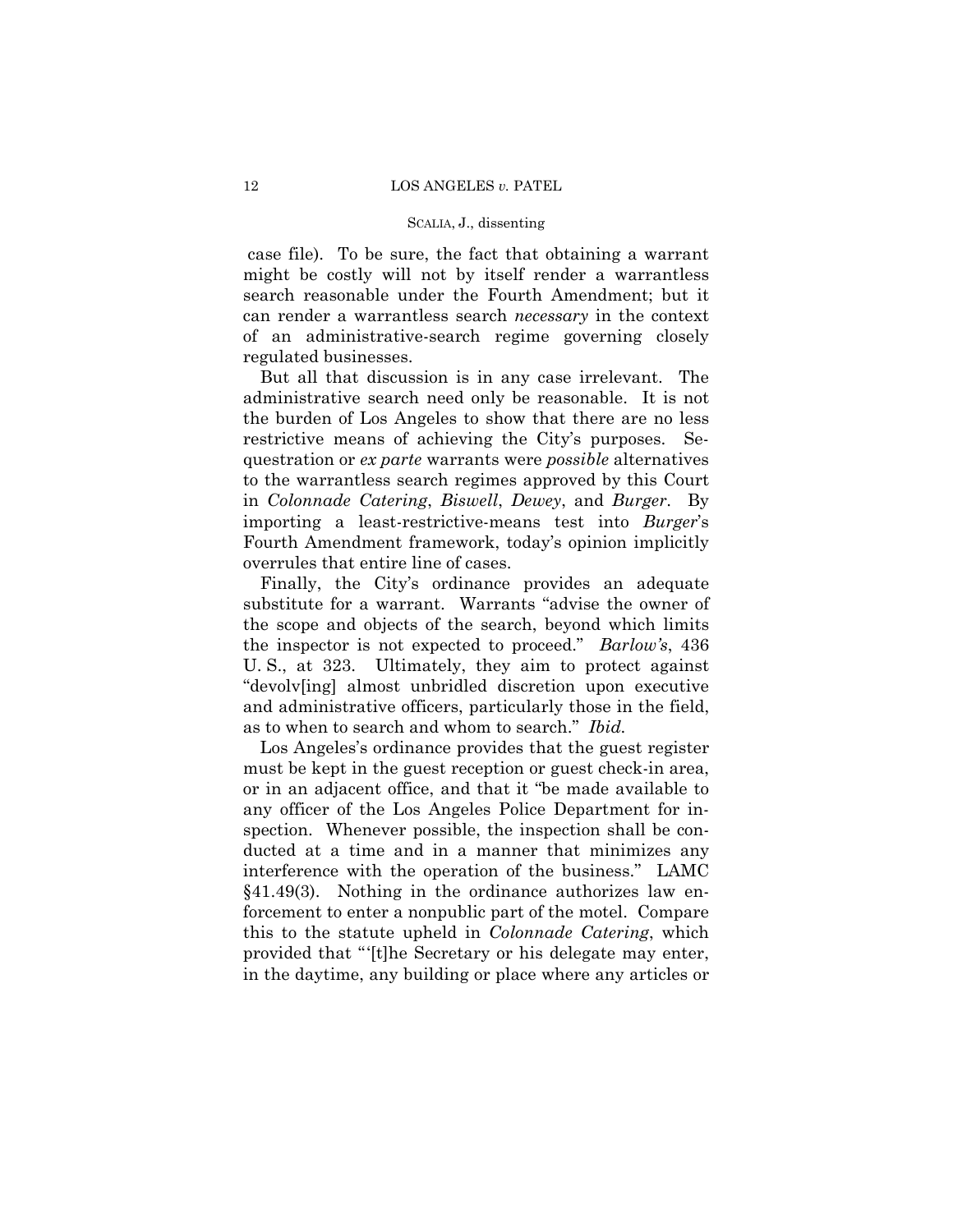objects subject to tax are made, produced, or kept, so far as it may be necessary for the purpose of examining said articles or objects,'" 397 U. S., at 73, n. 2 (quoting 26 U. S. C. §7606(a) (1964 ed.)); or the one in *Biswell*, which stated that "'[t]he Secretary may enter during business hours the premises (including places of storage) of any firearms or ammunition importer . . . for the purpose of inspecting or examining (1) any records or documents required to be kept . . . , and (2) any firearms or ammunition kept or stored,'" 406 U. S., at 312, n. 1 (quoting 18 U. S. C. §923(g) (1970 ed.)); or the one in *Dewey*, which granted federal mine inspectors "'a right of entry to, upon, or through any coal or other mine,'" 452 U. S., at 596 (quoting 30 U. S. C. §813(a) (1976 ed., Supp. III)); or the one in *Burger*, which compelled junkyard operators to "'produce such records and permit said agent or police officer to examine them and any vehicles or parts of vehicles which are subject to the record keeping requirements of this section and which are on the premises,'" 482 U. S., at 694, n. 1 (quoting N. Y. Veh. & Traf. Law §415–a5 (McKinney 1986)). The Los Angeles ordinance—which limits warrantless police searches to the pages of a guest register in a public part of a motel—circumscribes police discretion in much more exacting terms than the laws we have approved in our earlier cases.

The Court claims that Los Angeles's ordinance confers too much discretion because it does not adequately limit the *frequency* of searches. Without a trace of irony, the Court tries to distinguish Los Angeles's law from the laws upheld in *Dewey* and *Burger* by pointing out that the latter regimes required inspections at least four times a year and on a " 'regular basis,'" respectively. *Ante*, at 17. But the warrantless police searches of a business "10 times a day, every day, for three months" that the Court envisions under Los Angeles's regime, *ante*, at 11, are entirely consistent with the regimes in *Dewey* and *Burger*;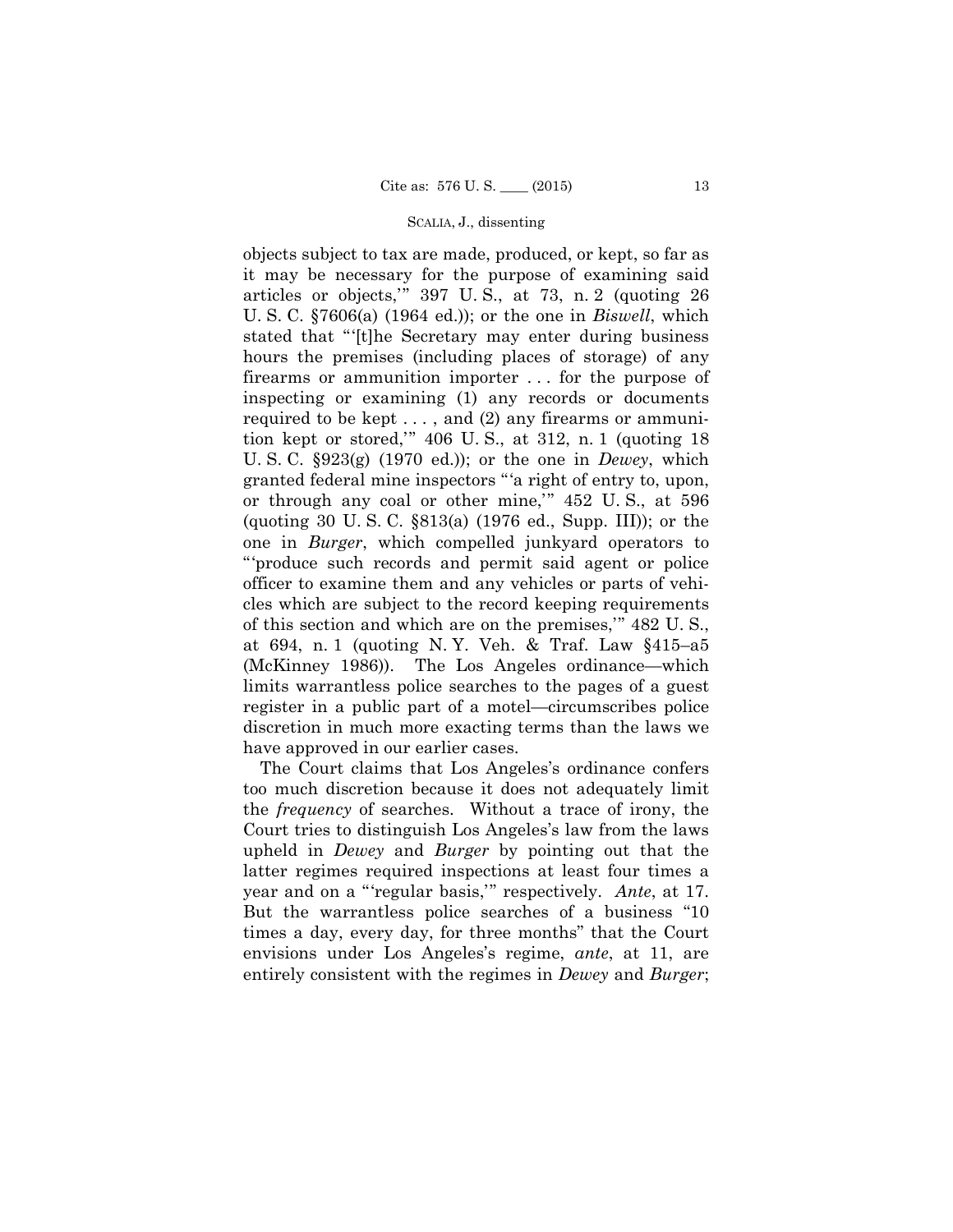10 times a day, every day, is "at least four times a year," and on a (much too) "'regular basis.'" *Ante,* at 17.

That is not to say that the Court's hypothetical searches are necessarily constitutional. It is only to say that Los Angeles's ordinance presents no greater risk that such a hypothetical will materialize than the laws we have already upheld. As in our earlier cases, we should leave it to lower courts to consider on a case-by-case basis whether warrantless searches have been conducted in an unreasonably intrusive or harassing manner.

III

The Court reaches its wrongheaded conclusion not simply by misapplying our precedent, but by mistaking our precedent for the Fourth Amendment itself. Rather than bother with the text of that Amendment, the Court relies exclusively on our administrative-search cases, *Camara*, *See* v. *Seattle,* 387 U. S. 541 (1967), and *Barlow's*. But the Constitution predates 1967, and it remains the supreme law of the land today. Although the categorical framework our jurisprudence has erected in this area may provide us guidance, it is guidance to answer the constitutional question at issue: whether the challenged search is *reasonable*.

An administrative, warrantless-search ordinance that narrowly limits the scope of searches to a single business record, that does not authorize entry upon premises not open to the public, and that is supported by the need to prevent fabrication of guest registers, is, to say the least, far afield from the laws at issue in the cases the Court relies upon. The Court concludes that such minor intrusions, permissible when the police are trying to tamp down the market in stolen auto parts, are "unreasonable" when police are instead attempting to stamp out the market in child sex slaves.

Because I believe that the limited warrantless searches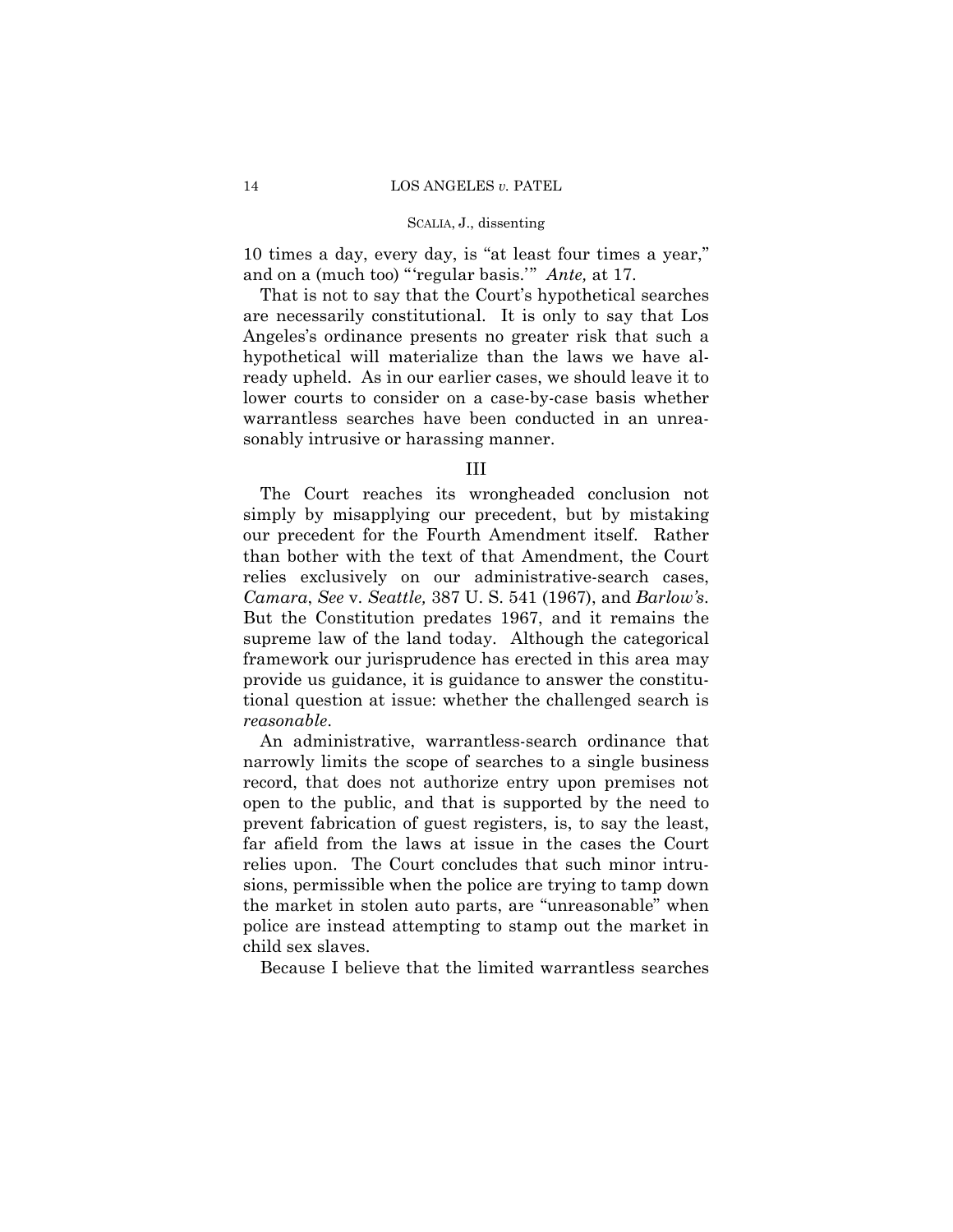authorized by Los Angeles's ordinance are reasonable under the circumstances, I respectfully dissent.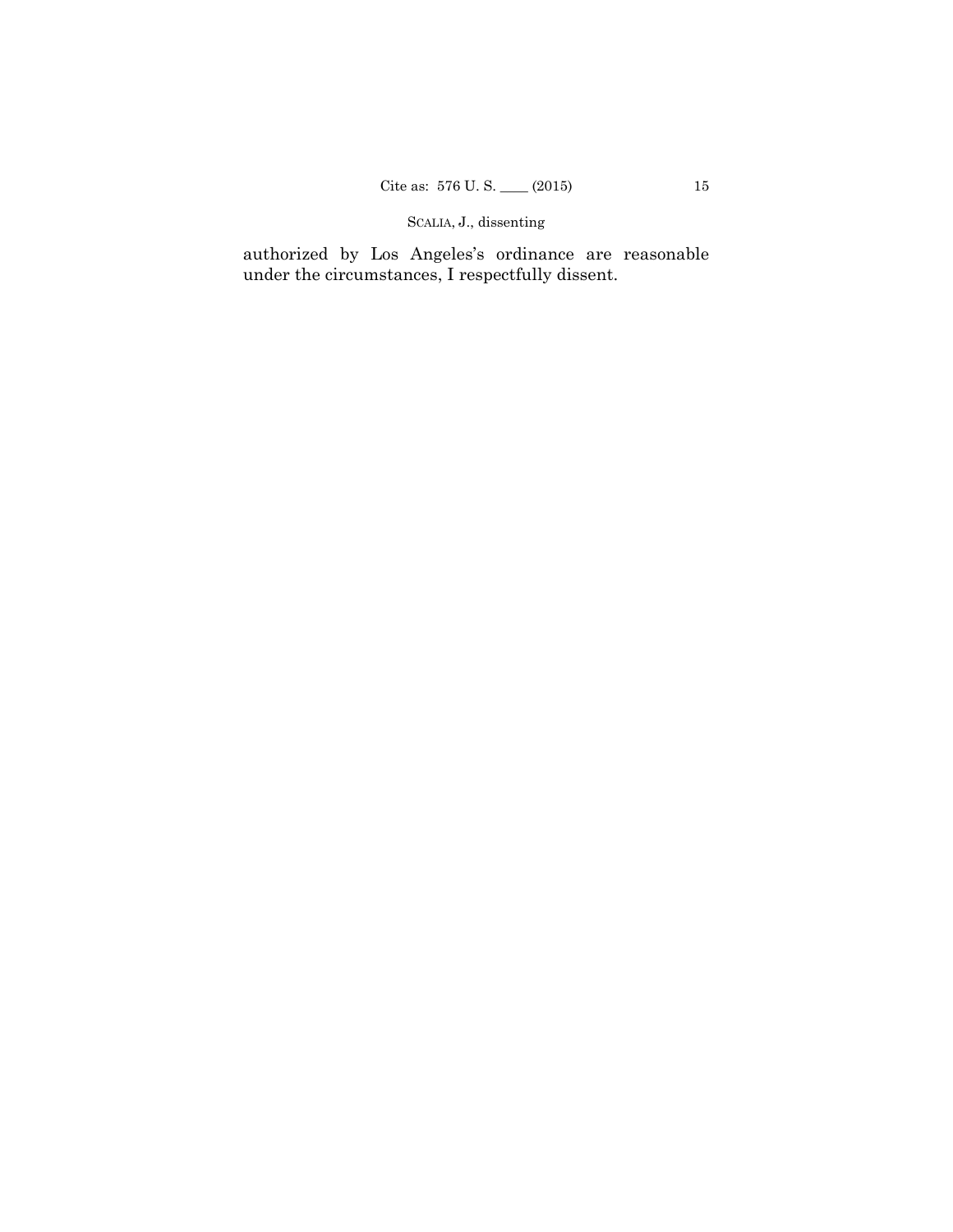### $\frac{1}{2}$  ,  $\frac{1}{2}$  ,  $\frac{1}{2}$  ,  $\frac{1}{2}$  ,  $\frac{1}{2}$  ,  $\frac{1}{2}$  ,  $\frac{1}{2}$ **SUPREME COURT OF THE UNITED STATES**

#### $\frac{1}{2}$  ,  $\frac{1}{2}$  ,  $\frac{1}{2}$  ,  $\frac{1}{2}$  ,  $\frac{1}{2}$  ,  $\frac{1}{2}$ No. 13–1175

# CITY OF LOS ANGELES, CALIFORNIA, PETITIONER *v.* NARANJIBHAI PATEL, ET AL.

# ON WRIT OF CERTIORARI TO THE UNITED STATES COURT OF APPEALS FOR THE NINTH CIRCUIT

[June 22, 2015]

JUSTICE ALITO, with whom JUSTICE THOMAS joins, dissenting.

searches and closely regulated industries. Ante, at 9–17. After today, the city of Los Angeles can never, under any circumstances, enforce its 116-year-old requirement that hotels make their registers available to police officers. That is because the Court holds that §41.49(3)(a) of the Los Angeles Municipal Code (2015) is *facially* unconstitutional. Before entering a judgment with such serious safety and federalism implications, the Court must conclude that every application of this law is unconstitutional—*i.e.*, that "'no set of circumstances exists under which the [law] would be valid.'" *Ante,* at 7 (quoting *United States* v. *Salerno*, 481 U. S. 739, 745 (1987)). I have doubts about the Court's approach to administrative But even if the Court were 100% correct, it still should uphold §41.49(3)(a) because many other applications of this law are constitutional. Here are five examples.

Example One. The police have probable cause to believe that a register contains evidence of a crime. They go to a judge and get a search warrant. The hotel operator, however, refuses to surrender the register, but instead stashes it away. Officers could tear the hotel apart looking for it. Or they could simply order the operator to produce it. The Fourth Amendment does not create a right to defy a war-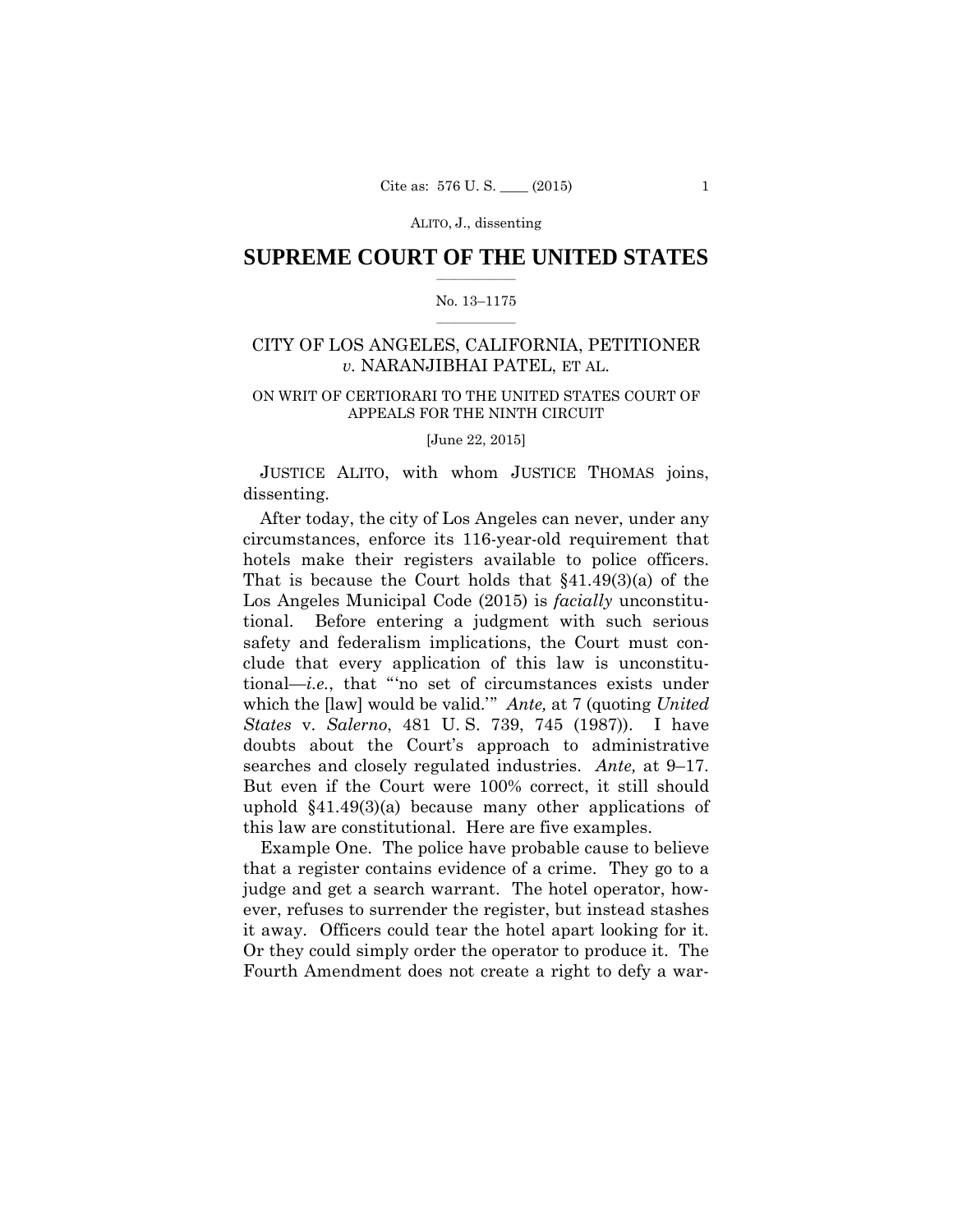rant. Hence  $$41.49(3)(a)$  could be constitutionally applied in this scenario. Indeed, the Court concedes that it is proper to apply a California obstruction of justice law in such a case. See *ante,* at 8–9, n. 1; Brief for Respondents 49. How could applying a city law with a similar effect be different? No one thinks that overlapping laws are unconstitutional. See, *e.g., Yates* v. *United States*, 574 U. S. \_\_\_,

\_\_\_ (2015) (KAGAN, J. dissenting) (slip op., at 10–11) ("Overlap—even significant overlap—abounds in criminal law") (collecting citations). And a specific law gives more notice than a general law.

 nia obstruction of justice statute on which the Court relies. In any event, the Los Angeles ordinance is arguably broader in at least one important respect than the Califor-*Ante*, at 8–9, n. 1. The state law applies when a person "willfully resists, delays, or obstructs any public officer . . . in the discharge or attempt to discharge any duty of his or her office." Cal. Penal Code Ann.  $$148(a)(1)$  (West 2014). In the example set out above, suppose that the hotel operator, instead of hiding the register, simply refused to tell the police where it is located. The Court cites no California case holding that such a refusal would be unlawful, and the city of Los Angeles submits that under California law, "[o]bstruction statutes prohibit a hotel owner from *obstructing* a search, but they do not require affirmative assistance." Reply Brief 5. The Los Angeles ordinance, by contrast, unequivocally requires a hotel operator to make the register available on request.

Example Two. A murderer has kidnapped a woman with the intent to rape and kill her and there is reason to believe he is holed up in a certain motel. The Fourth Amendment's reasonableness standard accounts for exigent circumstances. See, *e.g., Brigham City* v. *Stuart*, 547 U. S. 398, 403 (2006). When the police arrive, the motel operator folds her arms and says the register is locked in a safe. Invoking  $§41.49(3)(a)$ , the police order the operator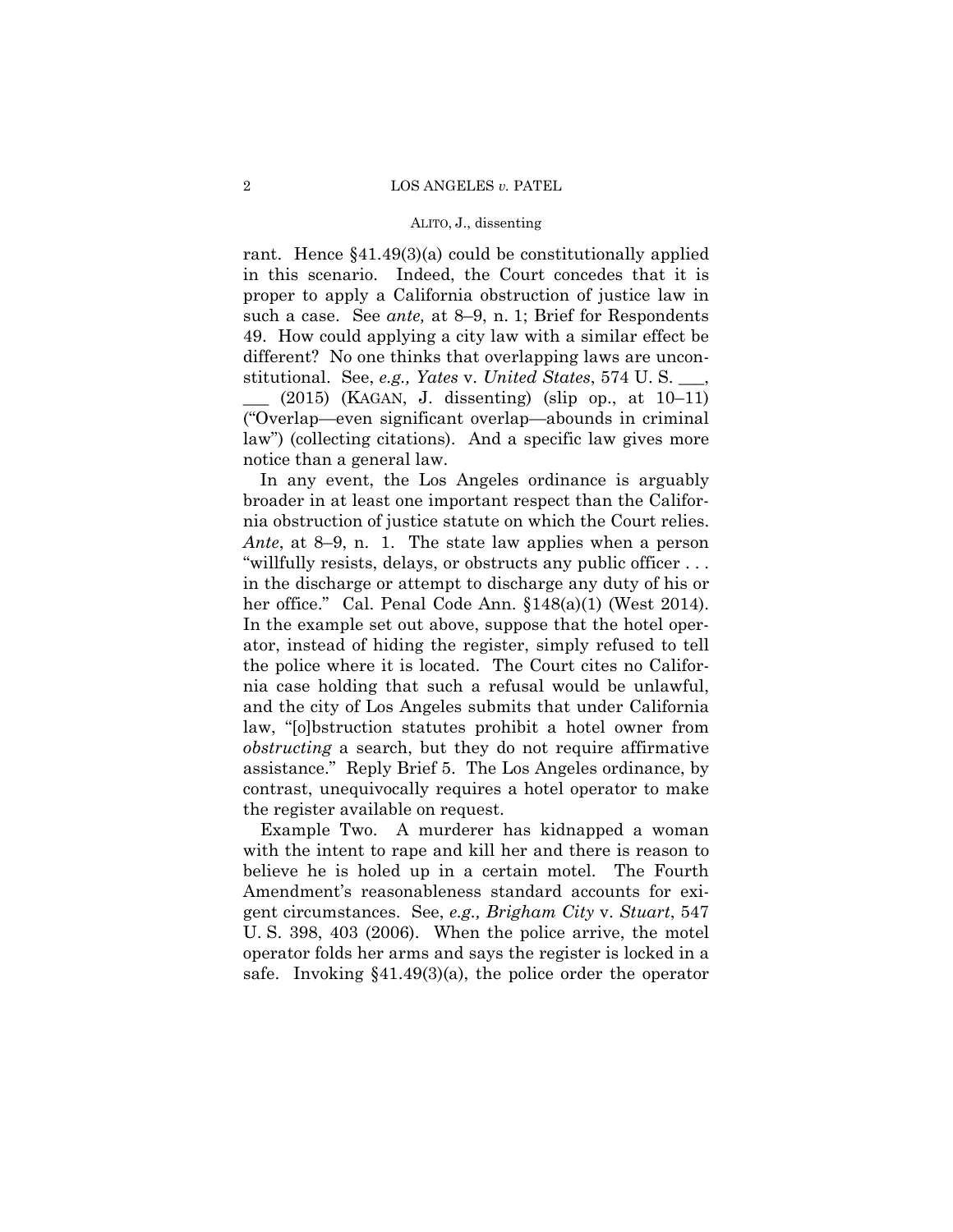to turn over the register. She refuses. Amendment does not protect her from arrest. The Fourth

Example Three. A neighborhood of "pay by the hour" motels is a notorious gathering spot for child-sex traffickers. Police officers drive through the neighborhood late one night and see unusual amounts of activity at a particular motel. The officers stop and ask the motel operator for the names of those who paid with cash to rent rooms for less than three hours. The operator refuses to provide the information. Requesting to see the register—and arresting the operator for failing to provide it—would be reasonable under the "totality of the circumstances." *Ohio*  v. *Robinette*, 519 U. S. 33, 39 (1996). In fact, the Court has upheld a similar reporting duty against a Fourth Amendment challenge where the scope of information required was also targeted and the public's interest in crime prevention was no less serious. See *California Bankers Assn.*  v. *Shultz*, 416 U. S. 21, 39, n. 15, 66–67 (1974) (having "no difficulty" upholding a requirement that banks must provide reports about transactions involving more than \$10,000, including the name, address, occupation, and social security number of the customer involved, along with a summary of the transaction, the amount of money at issue, and the type of identification presented).

Example Four. A motel is operated by a dishonest employee. He has been charging more for rooms than he records, all the while pocketing the difference. The owner finds out and eagerly consents to a police inspection of the register. But when officers arrive and ask to see the register, the operator hides it. The Fourth Amendment does not allow the operator's refusal to defeat the owner's consent. See, *e.g., Mancusi* v. *DeForte*, 392 U. S. 364, 369– 370 (1968). Accordingly, it would not violate the Fourth Amendment to arrest the operator for failing to make the register "available to any officer of the Los Angeles Police Department for inspection." §41.49(3)(a).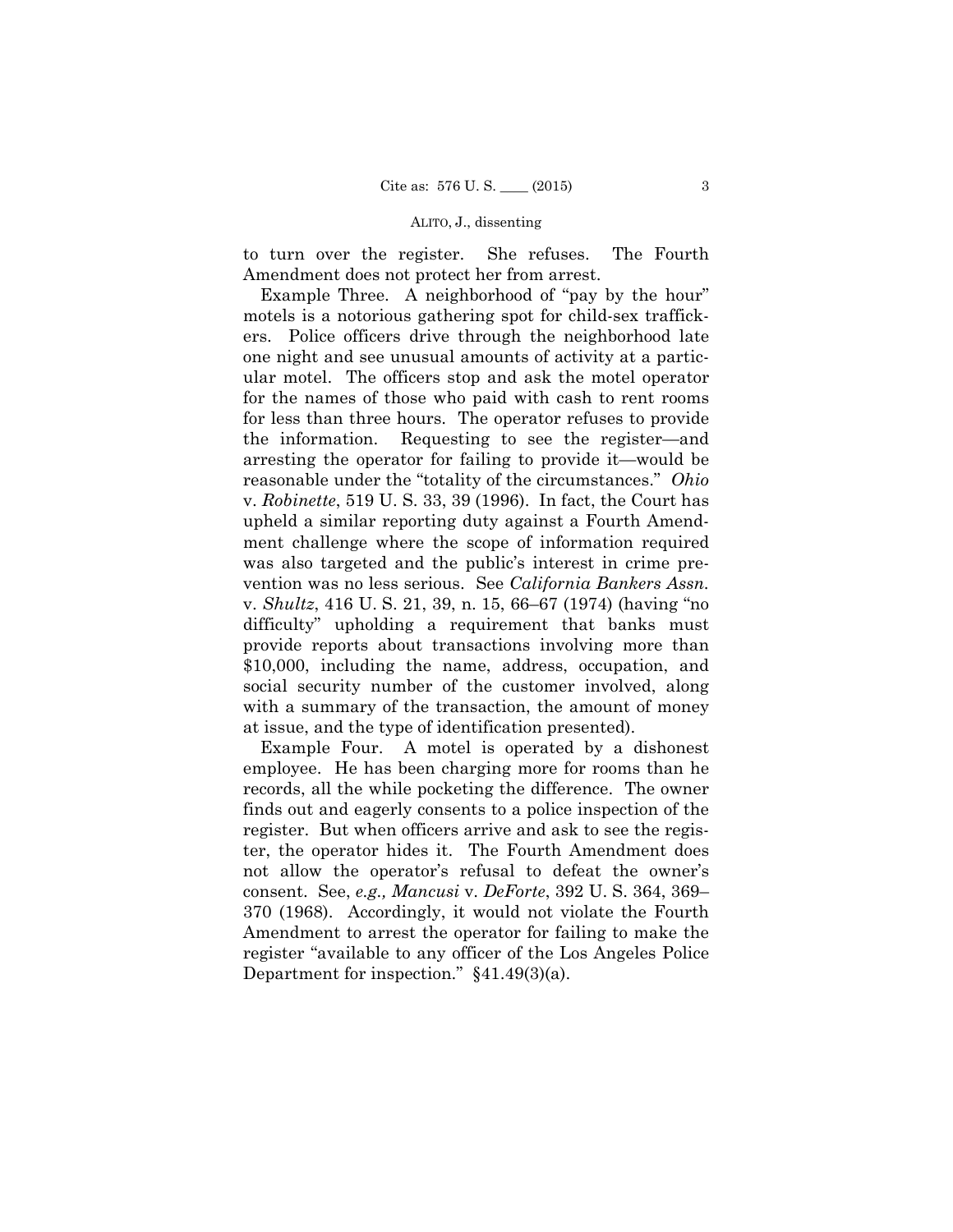#### 4 LOS ANGELES *v.* PATEL

#### ALITO, J., dissenting

Example Five. A "mom and pop" motel always keeps its old-fashioned guest register open on the front desk. Anyone who wants to can walk up and leaf through it. (Such motels are not as common as they used to be, but Los Angeles is a big place.) The motel has no reasonable expectation of privacy in the register, and no one doubts that police officers—like anyone else—can enter into the lobby. See, *e.g., Florida* v. *Jardines*, 569 U. S. 1, \_\_\_ (2013) (slip op., at 6); *Donovan* v. *Lone Steer, Inc.*, 464 U. S. 408, 413 (1984). But when an officer starts looking at the register, as others do, the motel operator at the desk snatches it away and will not give it back. Arresting that person would not violate the Fourth Amendment.

These are just five examples. There are many more. The Court rushes past examples like these by suggesting that §41.49(3)(a) does no "work" in such scenarios. *Ante,*  at 8. That is not true. Under threat of legal sanction, this law orders hotel operators to do things they do not want to do. To be sure, there may be circumstances in which §41.49(3)(a)'s command conflicts with the Fourth Amendment, and in those circumstances the Fourth Amendment is supreme. See U. S. Const., Art VI, cl. 2. But no different from any other local law, the remedy for such circumstances should be an as-applied injunction *limited to the conflict with the Fourth Amendment*. Such an injunction would protect a hotel from being "searched 10 times a day, every day, for three months, without any violation being found." *Ante,* at 11. But unlike facial invalidation, an asapplied injunction does not produce collateral damage. Section 41.49(3)(a) should be enforceable in those many cases in which the Fourth Amendment is not violated.

There are serious arguments that the Fourth Amendment's application to warrantless searches and seizures is inherently inconsistent with facial challenges. See *Sibron*  v. *New York*, 392 U. S. 40, 59, 62 (1968) (explaining that because of the Fourth Amendment's reasonableness re-